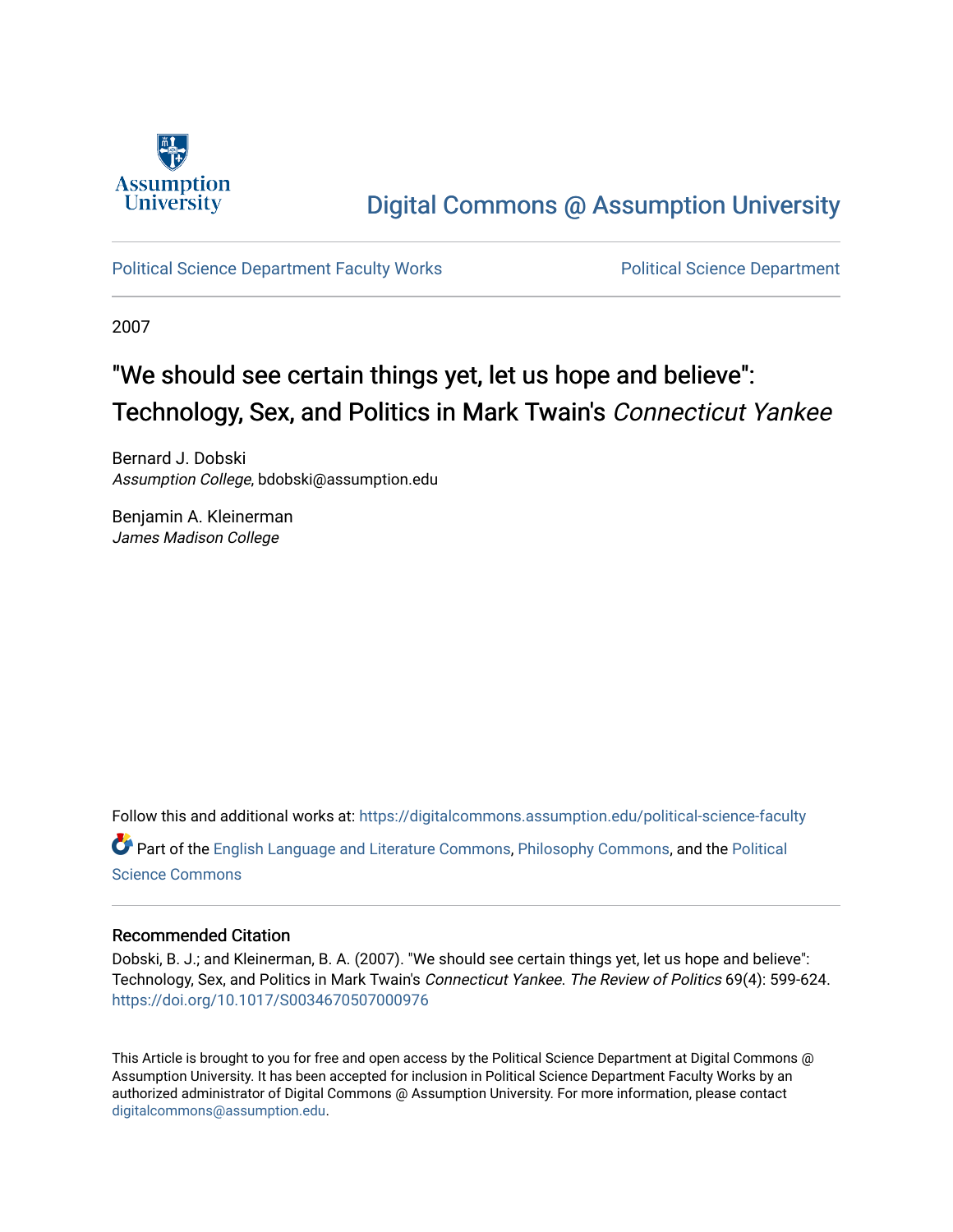## "We should see certain things yet, let us hope and believe": Technology, Sex, and Politics in Mark Twain's Connecticut Yankee

Bernard J. Dobski, Jr. and Benjamin A. Kleinerman

Abstract: Through his modern "Yankee," Mark Twain reveals to his readers the underlying desire to overcome the very material world he seems to want to instantiate. Although the Yankee seems a modern man who simply wants to create the conditions in Arthurian England by which his body will be most comfortable, both his zeal for this project and the trajectory of his soul's course during the book betray an underlying hope to overcome his "mortal coil" through first technological and then political projects. In charting the impetus and evolution of the Yankee's psychology for us, Twain teaches us much about the nature of the "modern project"—its underlying hopes and its potential for dangerous, even totalitarian, excesses. As appealing as the starkly contrasting Arthurians might be, given this insight, Twain does not ultimately endorse this position but shows that its explicit claim does not ultimately satisfy our desire for noninstrumental goods.

At the highest level, literature promises to political scientists the same thing for our understanding of politics as political philosophy. It promises to reveal not just what people do politically, but why they do what they do—the underlying motivations for their political opinions and their corresponding political actions. Although political science can, of course, speculate about such motivations, literature promises to show us what we might only really know through experience. Even political philosophy, insofar as it does not use the literary form, can only tell us from the outside, as it were, the underlying motivations for human behavior. So, for instance, Eric Voegelin and Raymond Aron have both argued that the massive violence of the twentieth century became possible in modernity because, at the bottom of modern philosophy and its politics, is an inversion of the Christian impulse. Where the Christian impulse sought salvation in the next world, this new inverted impulse seeks its salvation through this-worldly actualization—an achievement whose fundamental goodness is of such importance as to permit any and all means. Killing millions becomes acceptable if such deaths promise a this-worldly utopia that delivers salvation. But, as powerful as such an explanation might be of the motivations of modernity, we cannot know its truth unless we see it from the inside—see the power of the desire for thisworldly salvation playing itself out in the soul of an eminently modern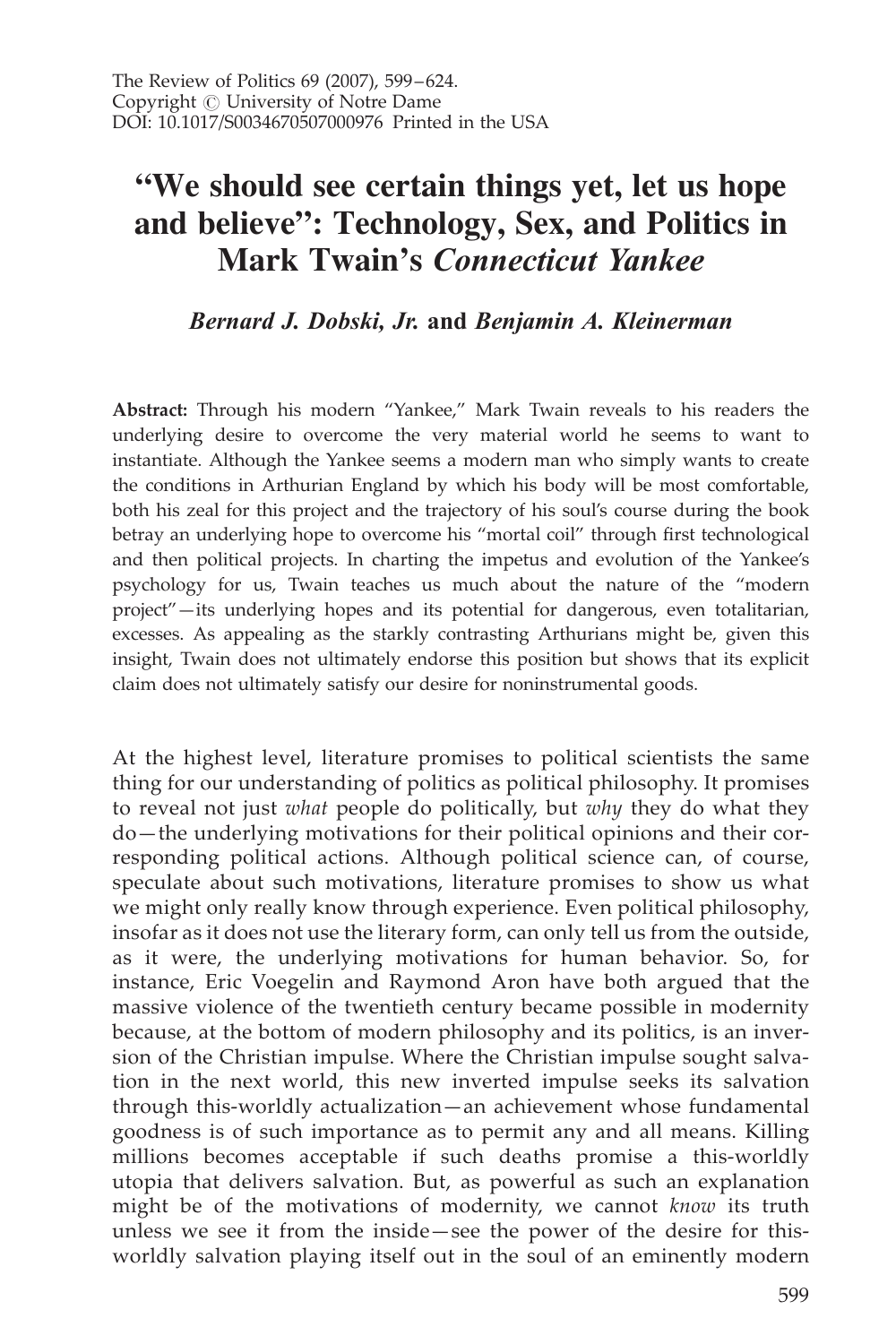man such as the Connecticut Yankee, Hank Morgan.<sup>1</sup> Twain's novel reveals much of the same underlying motivation for the modern project as Aron and Voegelin document but does so in a manner such that his own modern readers can, by viewing and experiencing the Yankee's hopes, also see them in themselves.<sup>2</sup>

Through an examination of the hopes that fuel the Yankee's politics, we will first attempt to show the paradoxical character of the modern political project. Twain's presentation of the Yankee suggests that, although the modern project seems to aim to achieve only earthly comforts that make us feel fully at home in the world, its truer, although subconscious, aim is to overcome the very comforts to which it seems so dedicated. In other words, Twain's art reveals that the modern effort to undermine religion and to reduce man's horizon to the achievement of mere material comforts in this world ultimately stems from, but cannot satisfy, our desire to give to our bodies a truly permanent piece of, to use the Yankee's word, "clothing." That is, the Yankee's interest in material comforts stems from a desire to find a true permanence that material comforts can actually never deliver. Although the Yankee might find tremendously comfortable clothes, even the most comfortable clothes

 $1$ For a similar statement of the benefits of studying literature for political scientists, see Catherine Zuckert, "Why Political Scientists Want to Study Literature," PS: Political Science and Politics 28 (2):189-90 (1995).

<sup>2</sup>All references to A Connecticut Yankee in King Arthur's Court are from the Signet Classic edition with an "Afterword" by Edmund Reiss, published by Harper & Row. While Twain's literary genius has long been a source of study, his contributions to contemporary political philosophy have too rarely been appreciated. The most prominent exceptions to this are "'And In Its Wake We Followed': The Political Wisdom of Mark Twain" by Catherine and Michael Zuckert, Interpretation (Summer 1972): 59–93; a section entitled 'Connecticut Yankee: The Problem of Commercial Progress' (443– 50) in the chapter "Mark Twain on the American Character" by David Foster in History of American Political Thought, ed. Bryan-Paul Frost and Jeffrey Sikkenga, (New York: Rowman and Littlefield Publishers, Inc, 2003); Paul Cantor's "Yankee Go Home: Twain's Postcolonial Romance," in Democracy's Literature: Politics and Fiction in America, ed. Patrick J. Deneen and Joseph Romance (New York: Rowman and Littlefield Publishers, Inc., 2005); and Wilson Carey McWilliams, "Poetry, Politics, and the Comic Spirit." PS: Political Science and Politics 28 (2): 197-200 (1995). This paper differs from each of these studies by its particular focus on Twain's treatment of piety and the issue of divine right. Catherine and Michael Zuckert's early work proved especially fruitful. It provides a comprehensive treatment of the novel as a whole and has thus served as inspiration for many—including us who treat Twain as a political philosopher. We contend, however, that their treatment of religion and divine right tends to get submerged. Subsequently, they do not draw out as clearly as we think they could the relationship between the Yankee's political character and the work's intent as laid out in the preface. For a defense of reading the novel as a work of political philosophy, see Deneen and Romance's introduction to Democracy's Literature.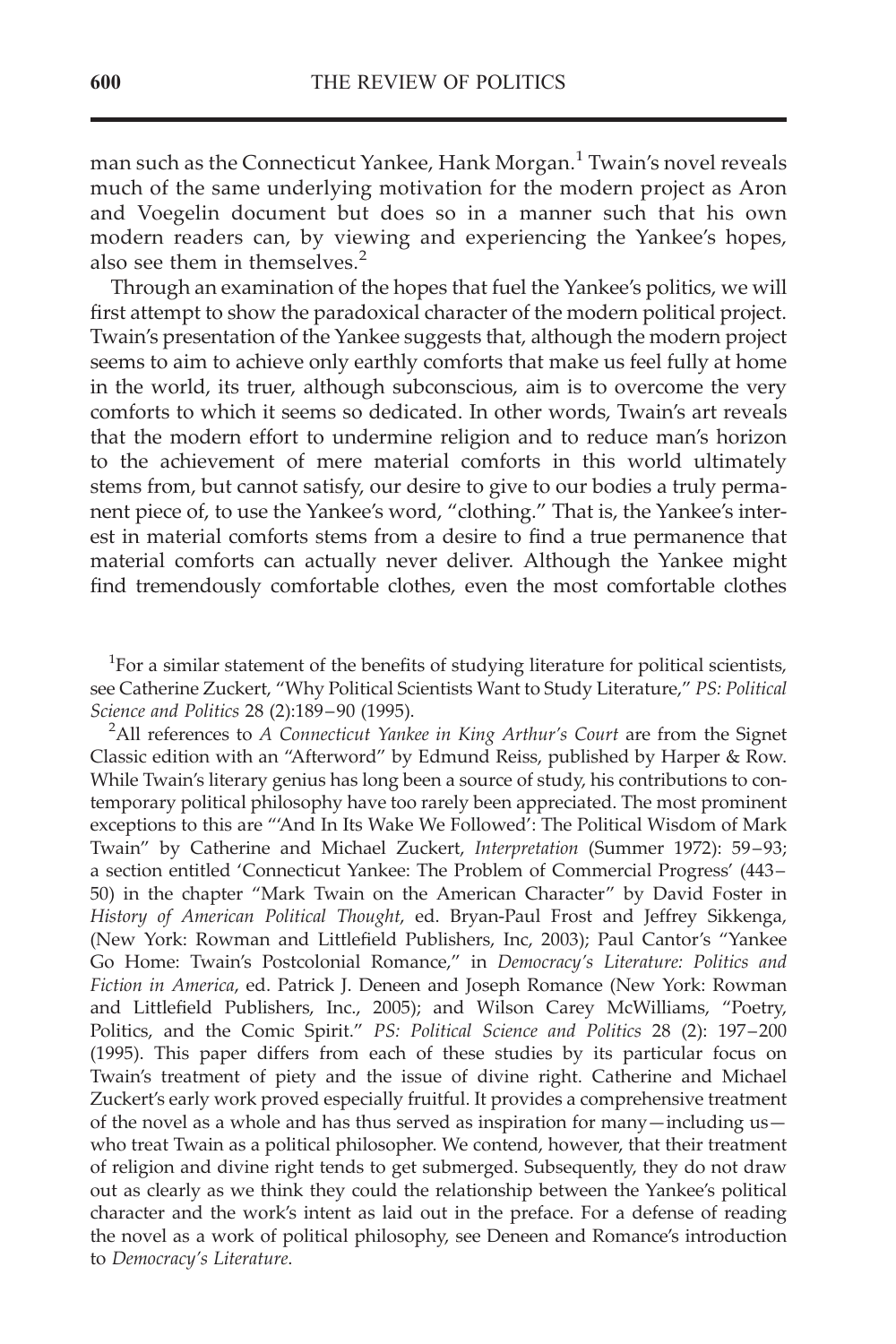cannot protect us from decay and death. So, the Yankee pursues his project to transform the Arthurian world into something much more like the technological nineteenth century with a zeal that, Twain implies, arises from his interest in overcoming the material world he aims to create. This underlying hope explains the Yankee's otherwise puzzling transformation over the course of the novel, something most scholars have, heretofore, attributed to Twain's inconsistency.3 The hope to overcome his "mortal coil" explains his transformation from a seemingly purely materialistic man seeking to maximize his bodily comfort, to his dedication to the national body with its promise of everlasting protection through participation in its immortality, to his dedication to his family and its promise of immortality through the production of a new body (his daughter, "Hello-Central"). At each stage, his subconscious hopes shape the content of his politics, and ultimately not only permit but encourage the violent holocaust with which the book concludes.

Appreciating the subconscious longings that shape the Yankee's politics, the reader might be tempted to conclude that Twain embraces the alternative position sketched throughout the novel, the fervent Christianity of the Arthurians. Although they do seem to possess what the Yankee does not, selfsufficiency and self-mastery, we argue that Twain does not simply embrace them as an alternative. Their religion points beyond itself: it ultimately cannot satisfy the very hopes that would have motivated the embrace of it. Where the Yankee's modern materialism focuses almost exclusively on the body and attempts to ignore the soul, the religion of the Arthurians focuses almost exclusively on the soul and attempts to ignore the body. In the first case, the needs of the ignored soul emerge in a radical politics that seeks permanence through a utopian transformation of the nation. In the second case, the needs of the ignored body emerge in either cruel policies, such as *prima* nocta, or in sexual politics, such as the destruction of the Arthurian world by the affair of Lancelot and Guinevere. Theoretically, the Arthurians' position also collapses as its trajectory leads to something either superhuman or subhuman. The neediness of the human condition causes the Arthurians to turn to a religion that sees the living world as a "vale of tears" and seems to allow them to transcend all such needs. We suggest that, just as the Yankee's exclusive focus on the body fails to satisfy his soul, the Arthurians' exclusive focus on the soul also fails to satisfy the soul—insofar as the ignored bodily urges, such as sex, express or indicate a deeper erotic or soul-desire. As the Yankee's own turn toward immortality offered by having had a child indicates—even as it seems to be a "mere" bodily need—the desire for sex stems from a deeper longing for bodily permanence. Twain wants to show us finally the very real limits on the human condition

<sup>&</sup>lt;sup>3</sup>See, for example, Henry Nash Smith, Mark Twain's Fable of Progress: Political and Economic Ideas in "A Connecticut Yankee" (New Brunswick, NJ: Rutgers University Press, 1964).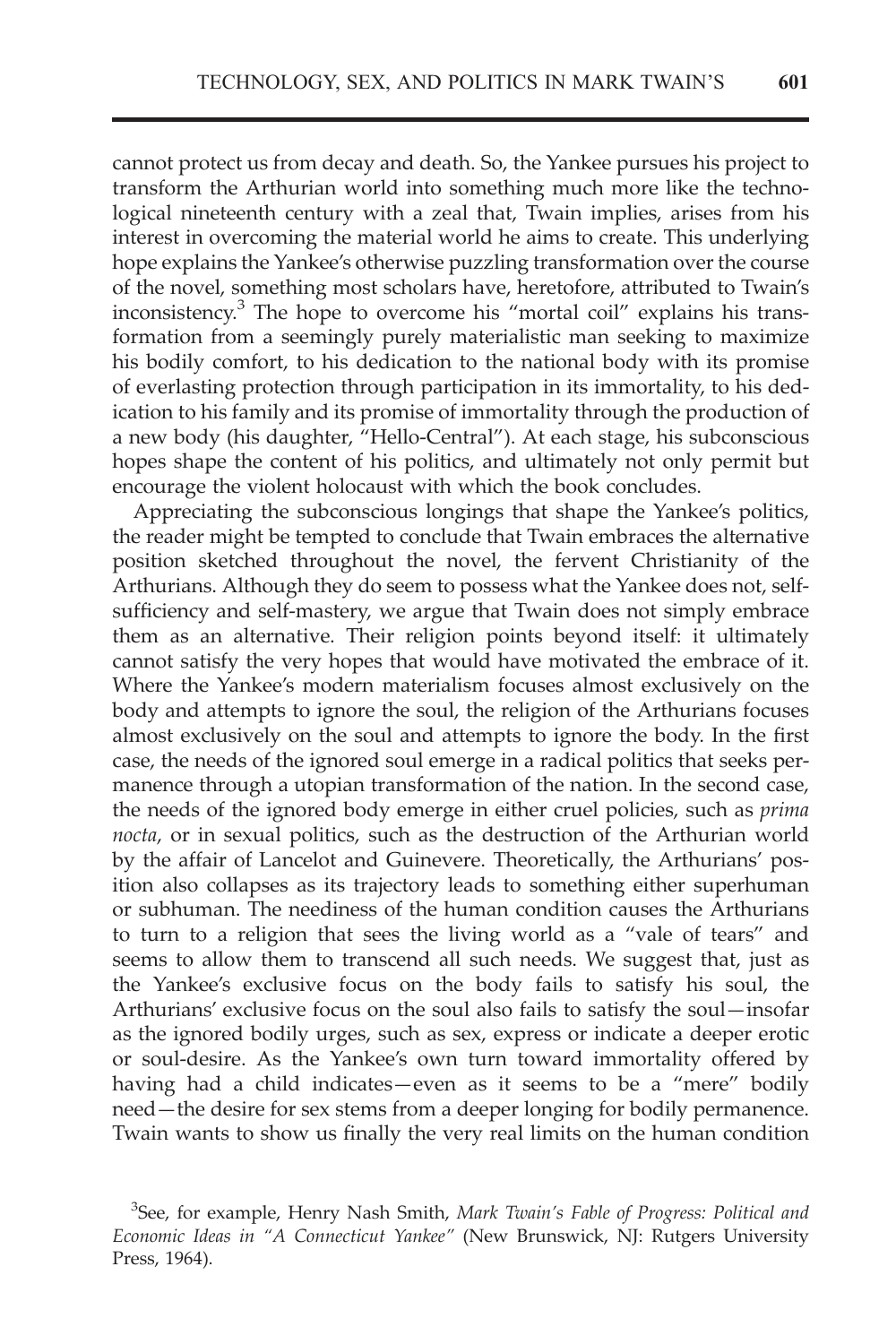and the insufficiency of any attempt to overcome them. Twain leads his readers to a sober awareness of these limits, an awareness in which we focus closely on the character of the human condition that gives rise to our very hopes to overcome it. In other words, we must learn to stop ignoring or attempting to overcome the strange mix of mortal body and soul that we are, and instead focus on, thus freeing ourselves from, the wide array of hopes that our strange condition creates. To state it is as clearly as possible: Twain does not endorse one kind of response to our bodily and spiritual needs over and against any other. Rather he tries to show us the mistake in thinking that we can fully escape or satisfy (and thus be done with) the needs of our bodies and souls if we only find the right technical or spiritual approach to them. Because such needs constitute a permanent part of the human condition, we must learn to live with them. By becoming aware of the hopes to which our needs give rise, we discover those hidden springs of political action that remain otherwise concealed. In doing so, we achieve sober wisdom, characterized by both self-understanding and political moderation.

### The Preface: The Mocked-At Mocking Believers in Progress and the Problem of Divine Right

Our approach to Connecticut Yankee diverges from most scholarly efforts of the last century, which read the novel either as a satire of medieval chivalry (and thus a shot across the bow of contemporary  $\text{England}$ )<sup>4</sup> or as a revision of American beliefs in the unqualified goodness of science and technological progress.<sup>5</sup> Because the novel offers clear support for both positions, proponents of each side are forced to resort to Twain's external comments about

<sup>4</sup>See Bernard De Voto's Mark Twain's America (Boston, 1932); John B. Hoben's "Mark Twain's A Connecticut Yankee: A Genetic Study," American Literature 18 (Nov. 1946): 197-218; Louis Budd's Mark Twain, Social Philosopher (Bloomington, IN, 1962); Howard Baetzhold's "The Course of Composition of A Connecticut Yankee," American Literature 33, (Jan. 1961) and Mark Twain and John Bull (Bloomington, IN, 1970). For a more moderate view of the Yankee's criticism of England, see Everett Carter's "The Meaning of A Connecticut Yankee," American Literature 50 (1978): 418–40. Cantor in "Yankee Go Home" reads the work as a screed about British colonialism. <sup>5</sup>

<sup>5</sup>See Alan Guttman's "Mark Twain's Connecticut Yankee: Affirmation of the Vernacular Tradition?" New England Quarterly 33 (June 1960): 232-37; Henry Nash Smith Mark Twain, the Development of a Writer (Cambridge, MA, 1962) and Mark Twain's Fable of Progress (New Brunswick, NJ, 1964); James M. Cox "A Connecticut Yankee in King Arthur's Court: The Machinery of Self-Preservation," Yale Review 50 (1960): 89– 102; and Kenneth Lynn's Mark Twain and Southwestern Humor (Boston, 1959). For a nonpolitical scientist who adopts a reading similar to ours, see Gladys Bellamy's Mark Twain as a Literary Artist (Norman, OK, University of Oklahoma Press, 1950).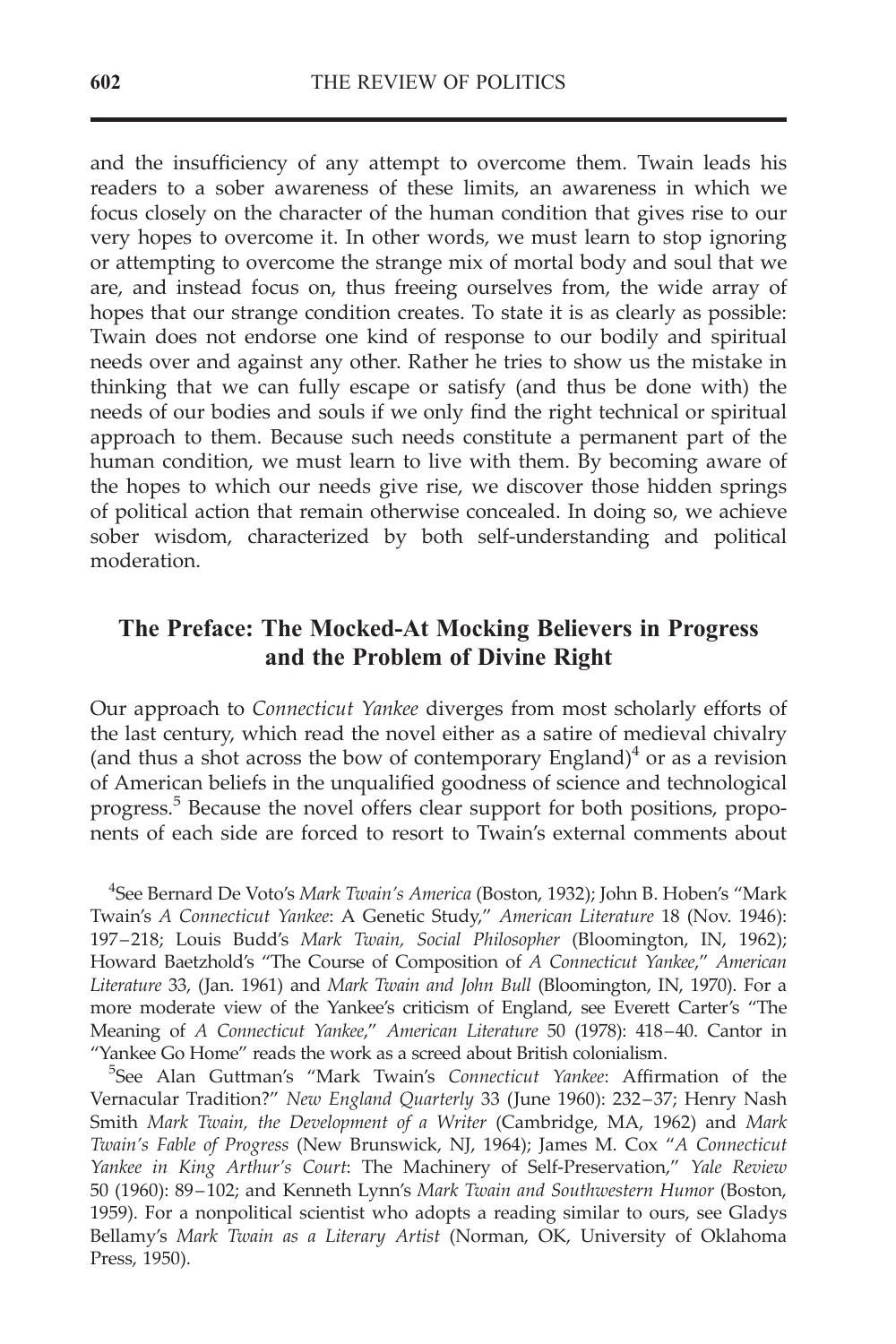the novel either to support their view or to explain away contrary evidence. Twain's external writing, however, offers no clear or consistent position on the novel.<sup>6</sup> For instance, many scholars who claim Twain intends a satire and criticism of medieval England and its contemporary counterpart cite a passage from Twain's autobiography. There, Twain writes: "I think I was purposing to contrast that English life, not just the English life of Arthur's day but the English life of the whole of the Middle Ages, with the life of modern Christendom and modern civilization—to the advantage of the latter, of course." But, almost immediately after this passage, Twain discusses the current King of Belgium: "It is curious that the most advanced and most enlightened century of all the centuries the sun has looked upon should have the ghastly distinction of having produced this moldy and piety-mouthing hypocrite, this bloody monster whose mate is not findable in human history anywhere."<sup>7</sup> After Twain claims that he will, "of course," show the superiority of modern civilization to earlier ages, he introduces a modern tyrant worse than any tyrant that might have been seen in those earlier ages. In doing so, he introduces the possibility that such tyranny is a product of modern civilization itself, thus casting into doubt his earlier claim that it is clearly superior.

Such a passage indicates the problem of depending too much on Twain's external commentary given his own claim that he exposes "to the world only my trimmed and perfumed and carefully barbered public opinions" and conceals "carefully, cautiously, wisely my private ones."<sup>8</sup> Wilson Carey McWilliams makes a similar point about Twain's manner of writing: "Reading Mark Twain is easy, as smooth as oil and just as slippery; deciphering Twain

<sup>6</sup>On the problems with turning solely to Twain's external comments, see James D. Williams's "Revision and Intention in Mark Twain's Connecticut Yankee," American Literature 36 (1964– 1965): 288 –97. Those who read Connecticut Yankee either in light of Twain's reading habits at the time or his prevailing political opinions or his ever-worsening economic circumstances (see most of the literature cited in footnotes 4 and 5), find themselves in the difficult position of arguing that Twain's work merely reflected his immediate surroundings (making him very much a prisoner to his times) and that Twain is a satirist (making him very much not a prisoner to his times). As for the impact of the Paige typesetter's failure on the novel's tone and mood (with the huge financial losses it inflicted for Twain), one should consider that despite the apparent despair in technological progress with which the novel concludes, Twain himself continued to work doggedly on (and invest heavily in) the Paige typesetter for *five years after* the novel was published. And while his economic situation fluctuated considerably over the rest of his life (bankrupt in 1894, dying a wealthy man in 1910), Twain's literary style remained largely unchanged. We are more persuaded by the Zuckerts's "In Its Wake" that the work's internal evidence suggests a unity of composition and intention that defies reducing the novel to changes in personal political views, reading habits, or economic standing. <sup>7</sup>

<sup>7</sup> Mark Twain, *The Autobiography of Mark Twain*, ed. Charles Neider (New York, NY: Harper, 1959), 271-72 (emphasis added).

Quoted in Zuckert and Zuckert, "In Its Wake," 77.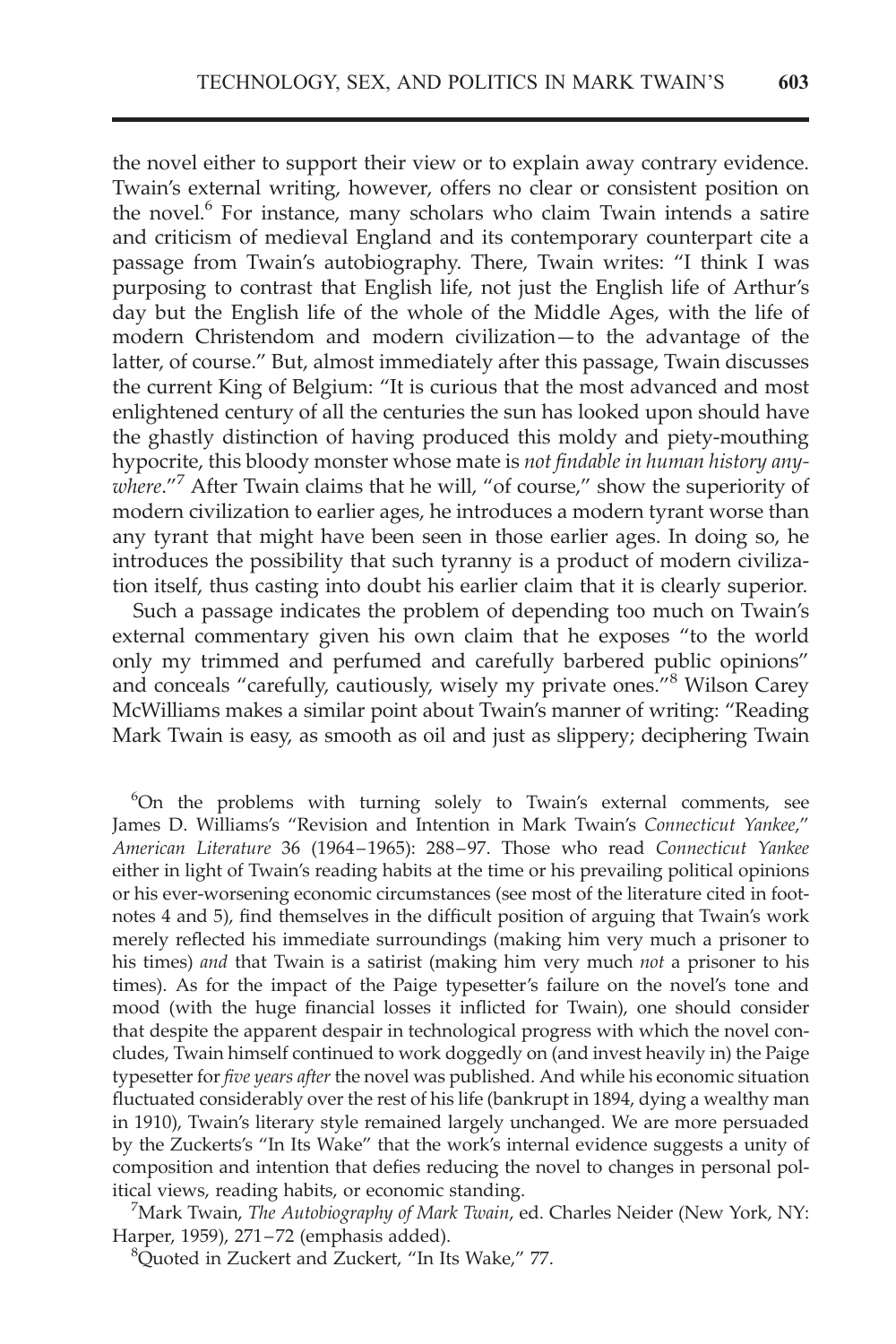is difficult and calls for a special sort of cryptography." His footnote then provides the textual evidence for this claim. Quoting Twain, McWilliams writes: "The 'listener must be alert' he said in 'How to Tell a Story' because the teller 'will divert attention' from the point 'by dropping it in a casual or indifferent way.' In any autobiographical writing, Twain said—and surely all writing is at least somewhat autobiographical—it is necessary to 'read between the lines."<sup>9</sup> Twain's own understanding of his manner of writing indicates that we should not take him simply at his word; to understand him properly, we must devote considerable care and attention, avoiding being taken in by surface appearances.

In fact, in the preface of the book, Twain introduces a public opinion: he is a confident believer in progress who will contrast "the ungentle laws and customs" of historical Arthurian England with the humane achievements of nineteenth-century America. He appears so confident in historical progress that "whatever one of these laws or customs was lacking in that remote time, its place was competently filled by a worse one." Twain proceeds, however, from his apparent belief in progress to a strikingly unprogressive deduction concerning the necessity that the divine right of kings exist—a deduction whose proof or refutation Twain found so difficult he could not settle it in this book. Twain juxtaposes a belief in the progressive character of history with the "unavoidable deduction" that only the deity could "unerringly" select the person "of lofty character and extraordinary ability" who is to be "the executive head of a nation." But, if this deduction is as unavoidable and as unsusceptible of simple refutation as Twain claims, then his apparent belief in historical progress becomes nonsensical. If there is a deity who selects persons of lofty character and ability, why would there be historical progress? In Twain's first formulation, the crucial question to ask of any given regime would be: where does it occur in history? In Twain's second formulation, the crucial question would be: has the deity selected its ruler? Stated in this manner, each formulation rules out the other. A belief in historical progress makes a belief in divine right impossible, and a belief in divine right does the same to a belief in historical progress. While some scholars have also noted the equivocation between Twain's nineteenth-century world and the world of the Arthurians, this analysis of the preface shows that they are not simply equivocal but mutually exclusive.

Does Twain mean us to see him as simply ironic in his "deduction" of divine right? Has the confident believer in progress created a grand joke for his modern readers whose own belief in progress would cause them to treat such "deductions" mockingly? This would be a perverse irony because he does take up the question in earnest in a second book: Personal Recollections

<sup>&</sup>lt;sup>9</sup>Wilson Carey McWilliams, "Divine Right: Mark Twain's Joan of Arc" (published in The Review of Politics 69, no. 3 [2007]: 329-52). We would like to thank Susan McWilliams for digging through her files and providing us with a copy of this paper.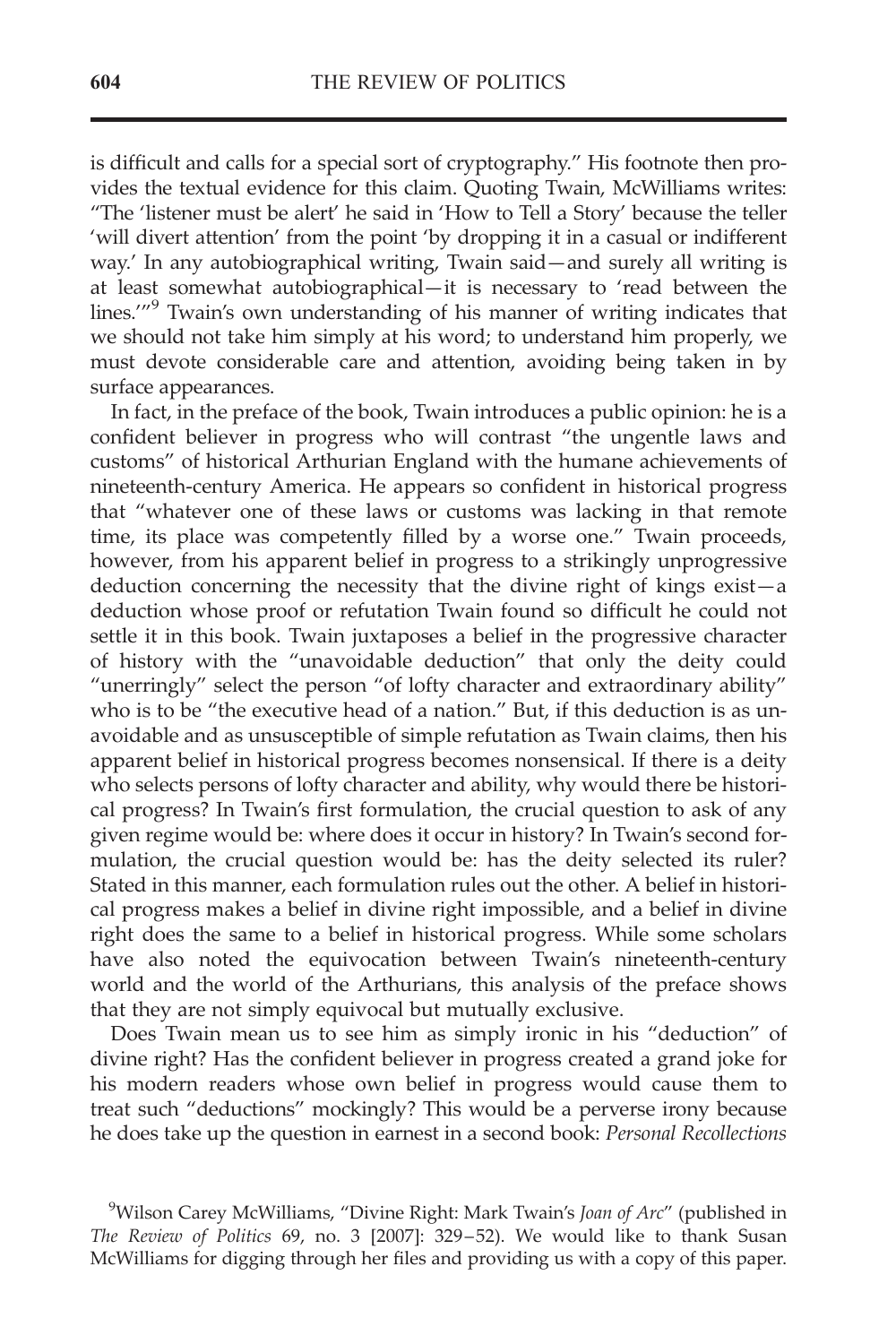of Joan of Arc.<sup>10</sup> Instead, Twain's deeper irony appears to be on his mocking modern readers, who find him joking as he takes divine right seriously. Twain has implied that both the belief in divine right and the belief in progress amount to mere beliefs: one can either believe that God has chosen the ruler or believe that history inevitably progresses. The preface's deeper joke is on those whose mocking attitude toward the unquestioned belief in divine right stems from their own unquestioned belief in progress. They think themselves the paradigms of rationality whose progressive views allow them to mock ancient superstitions such as divine right. This joke on his readers extends to some of the scholars who have written about the book. About his surprising sympathy throughout the book toward the Arthurian world-view, one scholar writes: "He had not fully disengaged himself from conventional genteel attitudes toward Arthurian romance."<sup>11</sup> It is precisely those who believe sympathy toward the Arthurians "conventional" and the embrace of nineteenth-century views "progressive" and "liberated" that Twain mocks. The conventional theology of America claims liberation from convention, even as this claimed liberation is the most conventional attitude one can assume.

Following his "unavoidable deduction" that seems to prove the existence of divine right, he tells us that he found his encounter with "the Pompadour, and Lady Castlemaine, and some other executive heads of that kind," "so difficult to work into the scheme, that it was judged better to take the other tack in this book." Precisely those readers who come to see that both the belief in progress and the belief in divine right are mere beliefs may become attracted to the coherence and even the freedom of the Arthurians. Through their genuine devotion to Christianity, they believe that God would only select men of lofty character and extraordinary ability to rule a Christian nation. In an

 $10$ While Twain doesn't mention this book by name in his preface, the novel about this French saint is the next new book he published. Not only does this book examine the divine right of a single king—that tack seemingly abandoned by Twain in his preface—but its genre (historical romance) and its format (a journalistic account by Joan's oldest friend and constant companion) invite further comparisons with the Yankee. On Joan of Arc as the Yankee's "follow-up," see also Zuckert and Zuckert "In Its Wake." We understand these novels to form two sides of the same literary coin: to explore the claim that there is such a thing as a divine right of kings, and thus to explore the theological implications of what the affirmation or rejection of such a claim would mean. The Yankee addresses this question from the perspective of what is practically possible, exploring the political limits to divine intervention in human affairs. Joan of Arc, taking its cues from such limits, offers a more extensive spiritual meditation on the nature of divinity. The connection between the two books and the priority of the tack taken in the *Yankee* thus appears informed by the spirit of that Burkean insight that nothing which is practically false can be theoretically true.<br><sup>11</sup>See Henry Nash Smith's *Mark Twain's Fable of Progress: Political and Economic Ideas* 

in "A Connecticut Yankee" (New Brunswick, NJ: Rutgers University Press, 1964).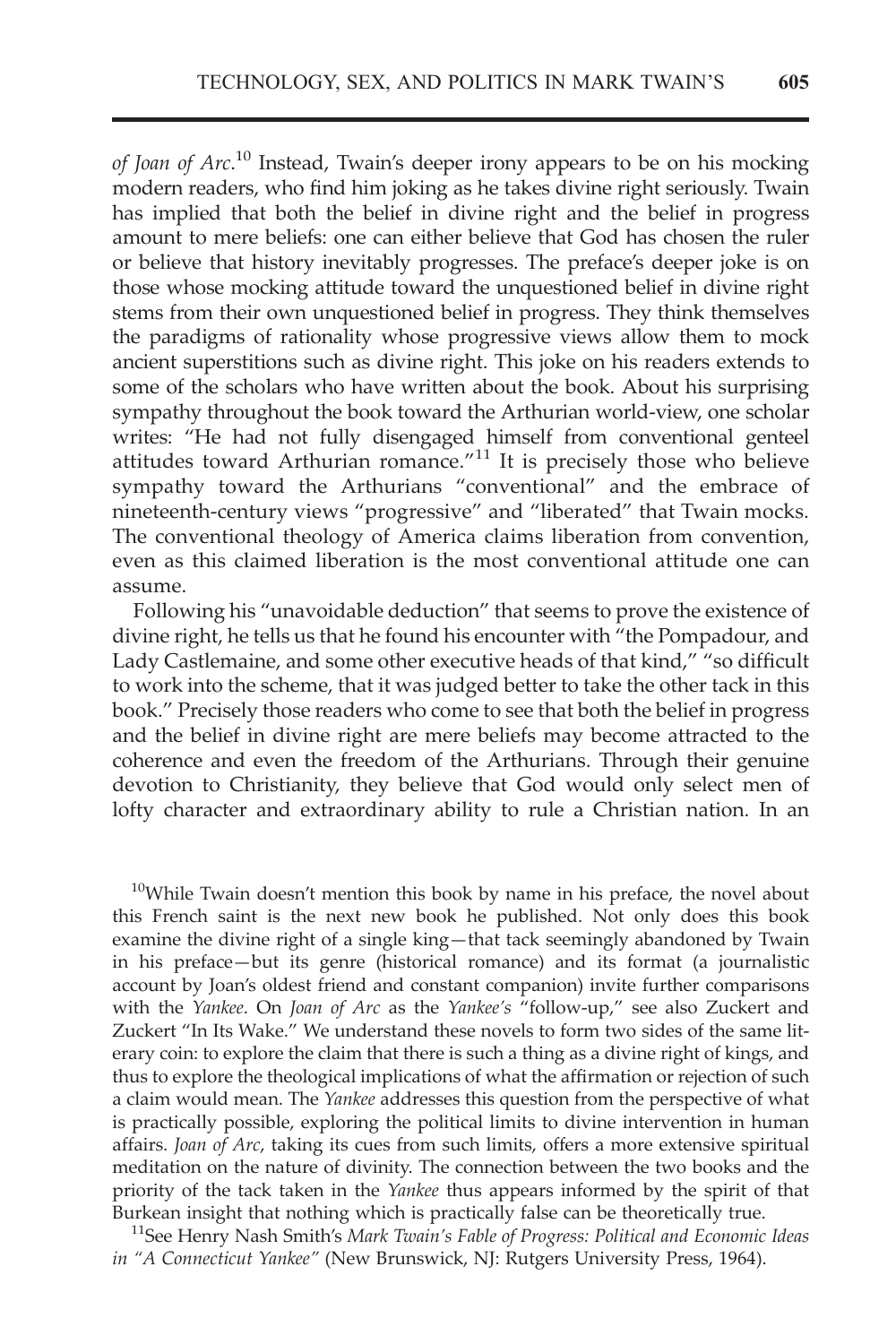unavoidable deduction, the deity would only select those kings capable of helping human souls overcome their bodies through devotion to Christianity. Where the Yankee will be constantly troubled by his body's needs and wants—his experience in a suit of armor is the stuff of high comedy—the Arthurians seem genuinely free of those same bodily wants. If both positions stem from belief, why not choose the position free of internal contradiction it is far more contradictory to have faith in rational progress than to have faith in faith—and seemingly free of the persistent needs of our bodies? One might suggest that it is showing this problem that is the main "tack" of the book.

But these two "executive heads" pose a problem for this tack. They actually were not kings at all but, instead, the extremely influential mistresses of Charles II and Louis XV. Lady Castlemaine's erotic spell over Charles II transformed him into a spineless lover, permitting her to scandalize the throne with her jealousies, humiliate the king with her infidelities, and discredit him in the eyes of his subjects. The Marquise du Pompadour was Louis XV's mistress for only five years, but remained influential by becoming the arbiter of the king's sexual taste, pimping out young girls to satisfy his appetite for flesh. Why do such mistresses raise questions about Twain's deduction? Kings demonstrate their lofty character and their extraordinary ability through their self-mastery. To us who want to master our bodies, but are troubled by our struggles to do so, their mastery of their bodies seems to testify to their divinity. Precisely as kings look like foolish and flesh-hungry lovers, they no longer demonstrate the same self-mastery. They no longer seem divine because they no longer promise the soul's complete control of the body. Perhaps, then, we could only have truly divine kings if they were no longer subject to the needs and desires that constitute our shared humanity, such as the "divine right of cats" proposed by the Yankee's charge, Clarence. But this invites the question: Would the ability of nonhuman cats to resist their human urges invite our admiration and cause us to call them divine?

#### The Yankee's Belief in Technology

During Twain's first conversation with the Yankee in nineteenth-century Warwick Castle, the Yankee tells him that he is a man "nearly barren of sentiment, I suppose—or poetry, in other words"; he is a man who knows how to make things, "guns, revolvers, cannon, boilers, engines, all sorts of laborsaving machinery." The Yankee presents himself as an eminently practical man, capable of making anything anybody could want. In introducing him, Twain artfully indicates both the Yankee's self-understanding and his lack of understanding of himself. The Yankee invents whatever "a body" might want: his bodily concerns make him aim to save the body more labor than is necessary. Yet, Twain's presentation raises questions about this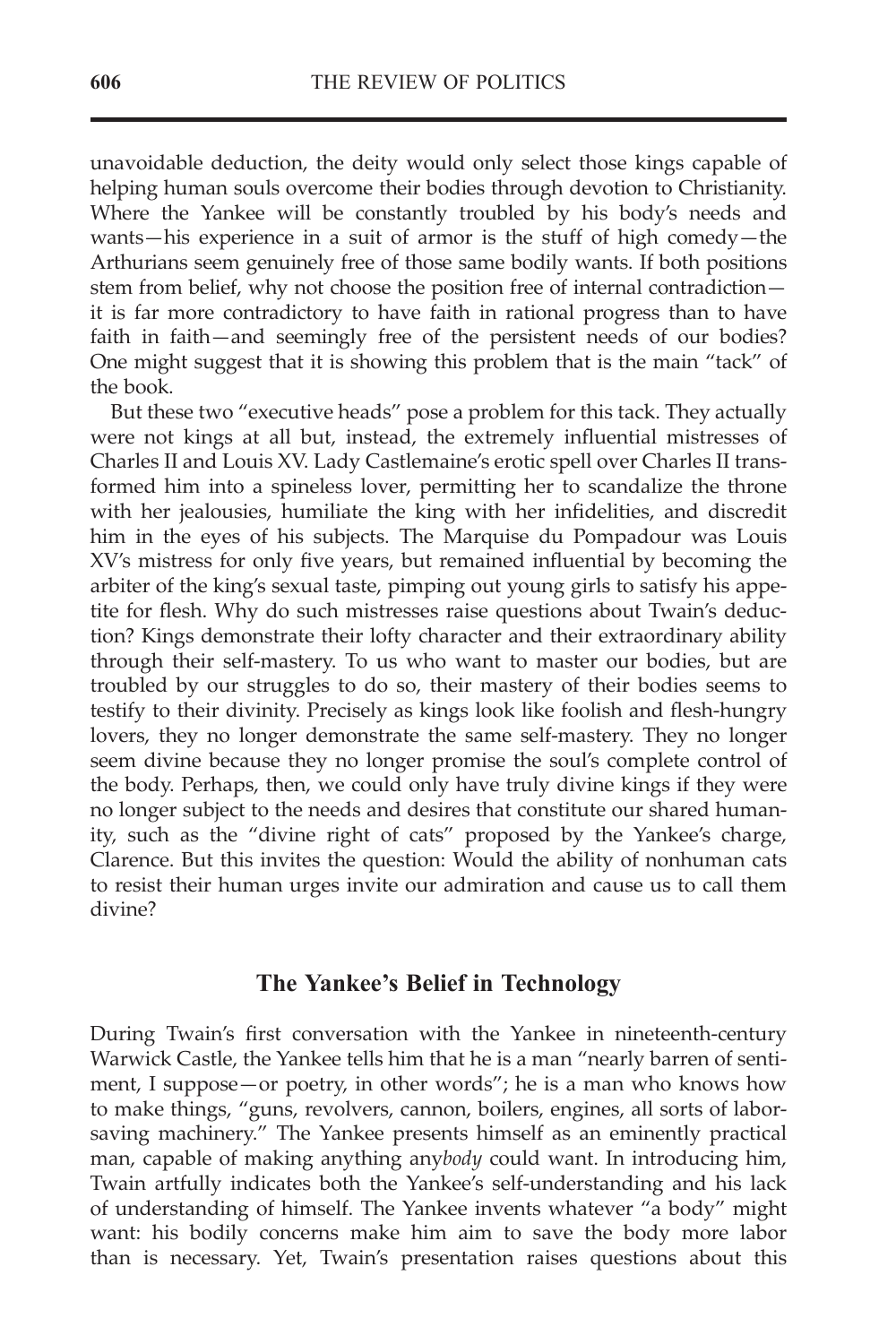self-understanding. After all, how do guns, revolvers, and cannon (the first things listed by the Yankee) save the body labor? Instead, they are necessary for the body only if, as the Yankee soon says, "a man that is full of fight" exists inside the body.Why would a man so concerned with saving bodies unnecessary exertion be so obviously full of fight that he claims it "goes without saying?"<sup>12</sup> For instance, his encounter with Hercules' crowbar was clearly not good for his body: it "made everything crack, and seemed to spring every joint in my skull and made it overlap its neighbor." While he understands himself as eminently practical and concerned with bodily goods, Twain's presentation points to his impracticality in protecting his body and thus his lack of self-understanding. We might conclude at this point that such practical men—including all those for whom the Yankee is making guns, revolvers, and cannons—by paying so much attention to what their body wants leave their soul angry and in search of a fight. By artfully questioning the Yankee's self-understanding, Twain has caused his readers to examine their own.

The Yankee's interest in technology appears to arise from his interest in bodily comfort. What he finds most lacking in Arthurian England are the "little conveniences" "that make the real comfort of life"  $(44)$ .<sup>13</sup> Through such comforts, the Yankee thinks a man can become comfortable in a world where he is otherwise not—they "make life bearable." To achieve such comforts, he must "invent, contrive, create, reorganize things; set brain and hand to work, and keep them busy" (45). And, although the Yankee must take his bearings from nature, to paraphrase Bacon, he seeks not to understand but to conquer it.<sup>14</sup> As McWilliams writes, as an exemplar of modernity, the Yankee recognizes "no models or limits in nature."<sup>15</sup>

For the Yankee, the technological conquest of nature seems to stem purely from his bodily desire to be as comfortable as possible. In this desire to be comfortable, the Yankee ignores what is good for his soul: he attempts only to make his body as comfortable as possible. Even his discussion of religion treats it as "clothing" that a man simply chooses depending on what is comfortable;<sup>16</sup> he cannot conceive that religion might demand something of the soul apart from or even in opposition to what is comfortable.

 $12$ For a similar argument connecting the "full of fight" passage to his practicality, see David R. Sewell, "Hank Morgan and the Colonization of Utopia," in Mark Twain: A Collection of Critical Essays, ed. Eric J. Sundquist (Englewood Cliffs, NJ: Prentice Hall, 1994).<br><sup>13</sup>See Foster, "American Character," 444.

 $14$ For another modern political philosopher whose approach to the soul's longings the Yankee's project echoes and mirrors, see Montesquieu's De l'esprit des lois, 25.12 ([1748] 1951). In Oevres completes, ed. Roger Caillois. 2 vols. (Paris: Librairie Gaillamard).<br><sup>15</sup>See McWilliams, "Comic Spirit," 198.

<sup>16</sup>Twain suggests the Yankee's lack of seriousness about traditional religion by having him use a clothing metaphor to describe conventional religious belief.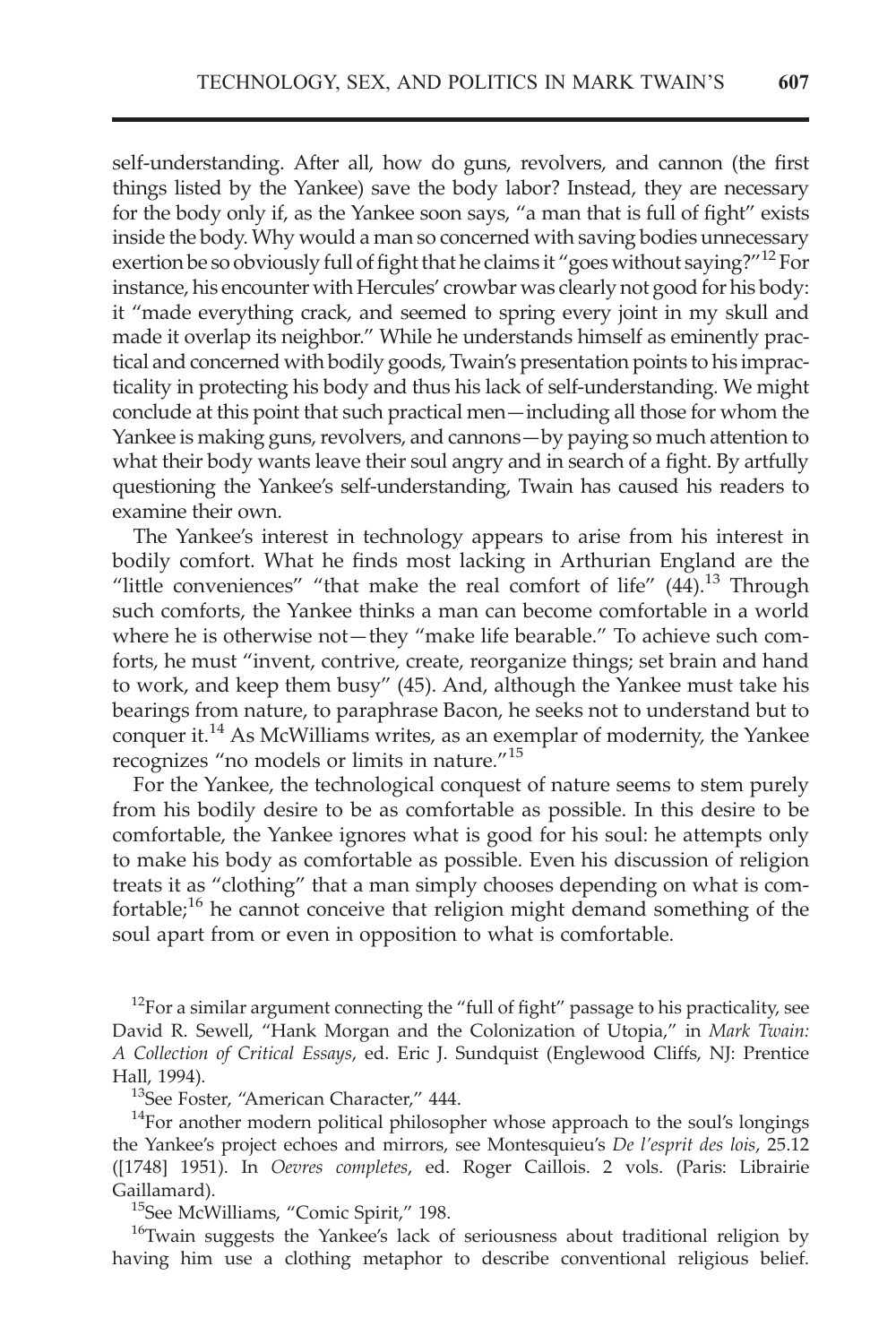That he remains "full of fight" indicates that the concerns of his soul do not simply recede with his singular focus on the body. Instead, below his level of consciousness, the soul's longings still lead him to fail to be as "comfortseeking" as he thinks himself. Even his very obsession with bodily goods stems from something more than what the body wants; instead, it is his soul that fuels the singular concern for the body or the soul itself that fuels the forgetfulness of the soul. Somehow, technological goods that protect the body promise ultimately to protect the soul by giving it sufficient "clothing" that it can overcome its susceptibility to nature, to the evils that otherwise afflict the body.

Although the world of comfort provides sufficient distraction for the body that life can become "bearable," it fails completely when contrasted with the Arthurians. Though seemingly far more susceptible to nature because of their complete lack of conveniences, nearly all of them are peaceful and content. The Yankee encounters first a young girl walking "indolently along, with a mind at rest, its peace reflected in her innocent face" (17). They experience contentment the Yankee never knew even in the modern world of conveniences—content men are not typically "full of fight." For him, unlike the Arthurians, "it is strange how little a while at a time a person can be contented" (76). Through the Yankee, Twain shows us that, in its attempt to make man's body completely at home in nature by making man master of nature, technological progress actually leaves us that much more susceptible to nature. As such, our souls become that much more agitated and unsettled; we seek technology to overcome the evils we experience, and technology leads us to experience these evils that much more. To achieve for our souls freedom and rest from the vagaries of nature, we become so singularly focused on bodily comforts that we instead become the restless slaves of the very nature we intended to master.

As we will see, below his level of consciousness, the Yankee's hopes for freedom migrate from the technological toward something more political.<sup>17</sup> That being said, his attachment to technology does not simply disappear. He continues his project to "civilize" Arthurian England through industrialization and commercialization. The extent to which this truly improves their situation can be measured by the fact that the first tangible result is an

<sup>&</sup>quot;Spiritual wants and instincts are as various in the human family as are physical appetites, complexions, and features, and a man is only at his best, morally, when he is equipped with the religious garment whose color and shape and size most nicely accommodate themselves to the spiritual complexion, angularities, and statue of the individual who wears it" (62). Such garments might appear nice on a man when he is healthy, but they do not protect from winter, disease, and death.<br><sup>17</sup>That the Yankee's psychology could transform without his own awareness is

suggested when he says at one point, "I had undergone a considerable change without noticing it" (162).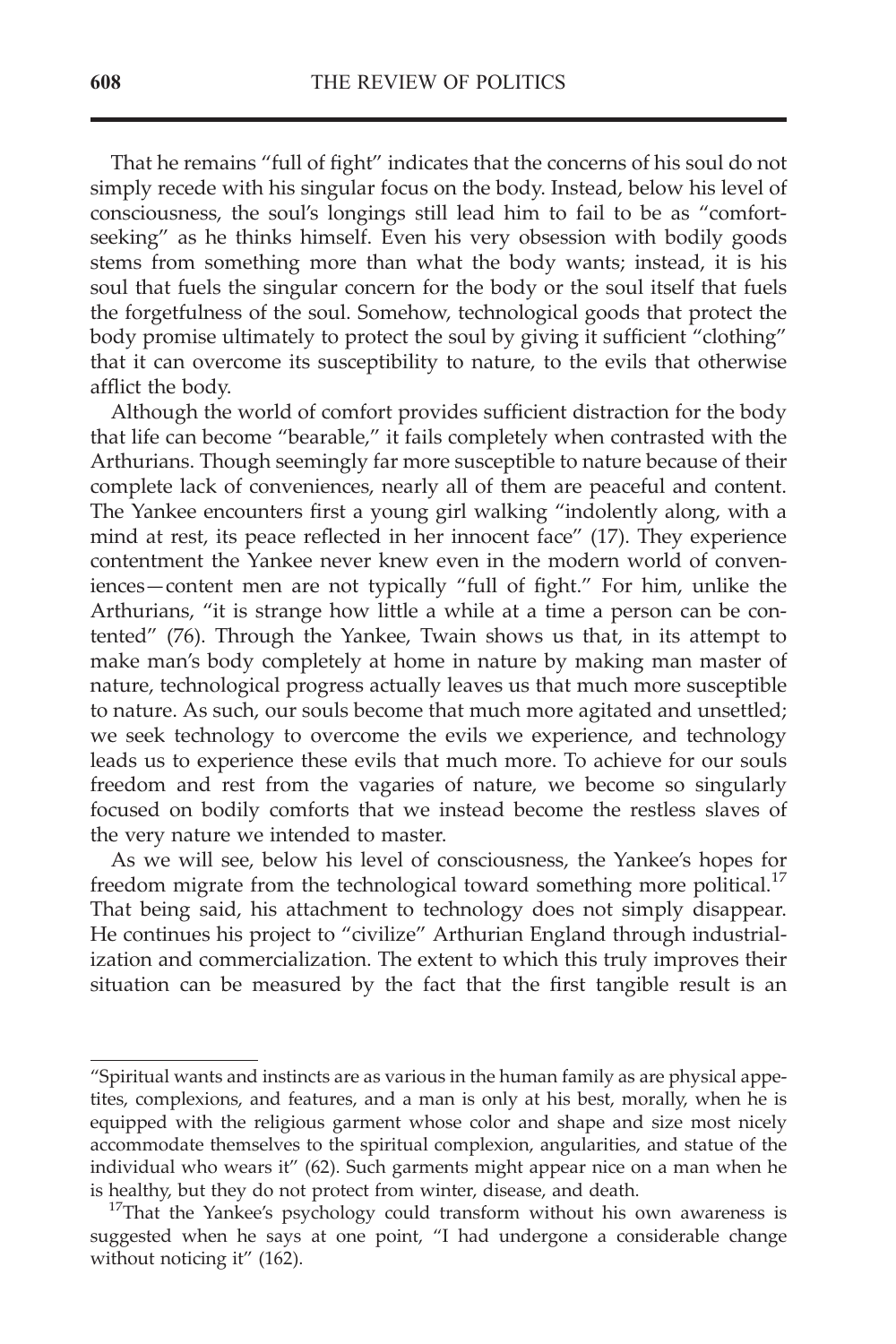"atmospheric result ... so pronounced that the king went sort of fainting and gasping around, and Sir Lancelot got so that he did hardly anything but walk up and down the roof and swear" (97). And it is technology that makes possible the horrific mass-murder with which the book ends.

#### The Yankee's Politicization

Over the course of the novel, the relation between the Yankee's belief in technology and his politics shift. Whereas he first sees politics merely as the vehicle through which he can achieve his technological progress, he later claims: "[M]y kind of loyalty was loyalty to one's country." He continues: "The country is the real thing, the substantial thing, the eternal thing; it is the thing to watch over, and care for, and be loyal to"  $(81-82)$ . His attitude toward the political nation has transformed from that which he must use to achieve his progress and his ambition to something independently worthy of respect. Below his own level of consciousness, he thinks this devotion to country, over and above all else, will provide him the permanent protection he wants.<sup>18</sup> He calls his country "eternal," that is, immortal or free from the bounds of natural death, then claims the country, rather than institutions, demands such devotion because "institutions are extraneous, they are its mere clothing, and clothing can wear out, become ragged, cease to be comfortable, cease to protect the body, from winter, disease, and death" (82; italics ours). That the Yankee's soul has migrated toward a new form of hope and away from technology is suggested by the very metaphor he uses in describing his new love of country. Even with all our technological progress, clothing, a human invention, still wears out and fails us: mere clothing cannot give us the lasting protection from nature's evils for which our souls long.<sup>19</sup> So, the Yankee has "moved his stock" to politics and service to the country. Through virtuous devotion to something as eternal as country, the Yankee subconsciously hopes he can earn himself protection from the evils of the natural world. While technology merely promises that he will forget his susceptibility to such natural evils, devotion to country offers him the hope that he can overcome them.

Twain reveals that the Yankee in his depths is troubled not just by his mortality but by the constant struggle and defeat that life inevitably involves. Despite his apparent energetic embrace of technology and his concomitant "can-do" attitude, the Yankee seems to have an existentialist core, revealed by Twain most when the Yankee confronts serious religiosity. So, in the midst of a group of religious pilgrims, he "excused [him]self and dropped to the rear of the procession, sad at heart, willing to go hence from this

 $18$ It is surely part of Twain's irony that the Yankee's burgeoning nationalism directs itself toward the salvation of England.<br><sup>19</sup>See footnote 13 above.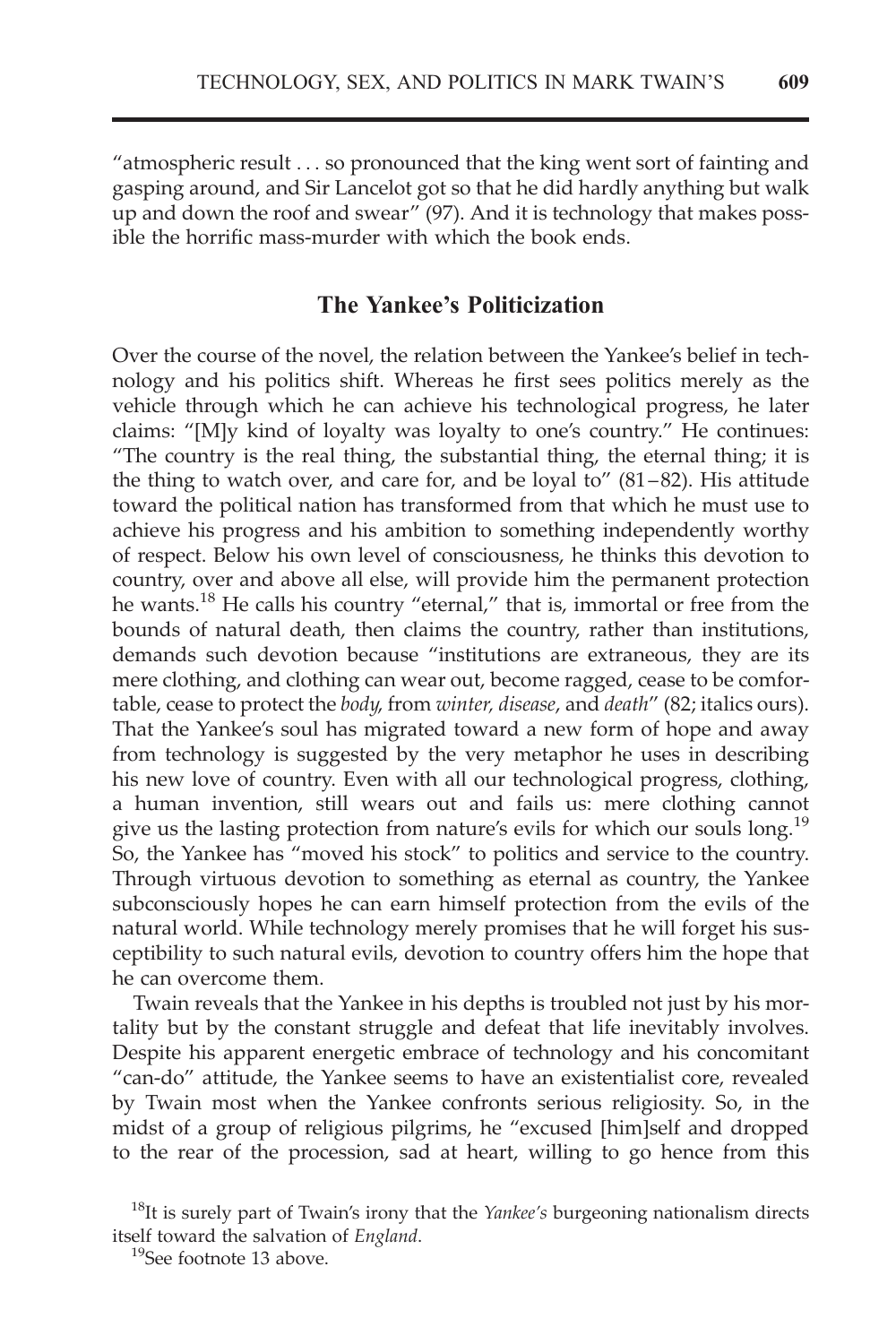troubled life, this vale of tears, this brief day of broken rest, of cloud, and storm, of weary struggle and monotonous defeat" (135). Precisely because of his lack of belief in the real possibility of a Christian afterlife, the struggle and defeat he finds in this world are that much more troubling: "shrinking from the change, as remembering how long eternity is" (135). Again, McWilliams captures this aspect of the Yankee's character well: "Modernity is attracted to the romantic rebel who, sensing the failure of the modern project, but fearing the prosaic and comic aspect of human life, asserts a despairing mastery through self-destruction."<sup>20</sup> One might go further and suggest that the Yankee's existential despair and his technological belief are intrinsically connected; the Yankee creates to avoid thinking about his underlying despair, and his constant creating only makes his despair that much deeper. Needless to say, such a dynamic needs something more than technology. And, because the Yankee's technological viewpoint does not allow him to believe in the afterlife that gives clear comfort to the Arthurians, he turns to a search for comfort in this world by participating in the eternal through the political transformation of an immortal nation. He hopes for a manifestation of this transformation in his own lifetime: "[W]e should see certain things yet, let us hope and believe" (214). In the person of the Yankee, Twain has provided a compelling account of the appeal and the power of nationalism in the modern world.

#### Arthurian Piety vs. the Yankee's "Piety"

One scholar, T.J. Lustig, writes of the Yankee: "[His] problem is not that he can't feel poetry but that he doesn't know that he can feel it."<sup>21</sup> The Yankee's soul-abstraction is such that even as his soul longs for something more, this longing takes place almost entirely below his own level of consciousness. In having such existential longings surface in the presence of pilgrims, who live their entire lives in service to their souls and disregard almost completely their bodies, Twain surely intends us to contrast these two types of souls. Monks, an extreme example of the type indicated by the pilgrims, "wore the same garment until it fell from their bodies through age and decay" (133). Again, we have this metaphor of clothing and our relation to it. The Yankee first searches for the most comfortable clothes, protecting his body through technological advance. Then he turns to the political nation, realizing that mere clothing cannot protect us from "winter, disease, and death." Devoting himself to the eternality of the nation promises him precisely such protection. Though the monks wear clothing, they are indifferent to it; their devotion to God makes them forget their very need for clothing.

 $20^{\prime\prime}$ Comic Spirit," 198.

<sup>21</sup>T. J. Lustig, "Twain and Modernity," in A Companion to Mark Twain, ed. Peter Messent and Louis J. Budd (Malden, MA: Blackwell Publishing, 2005).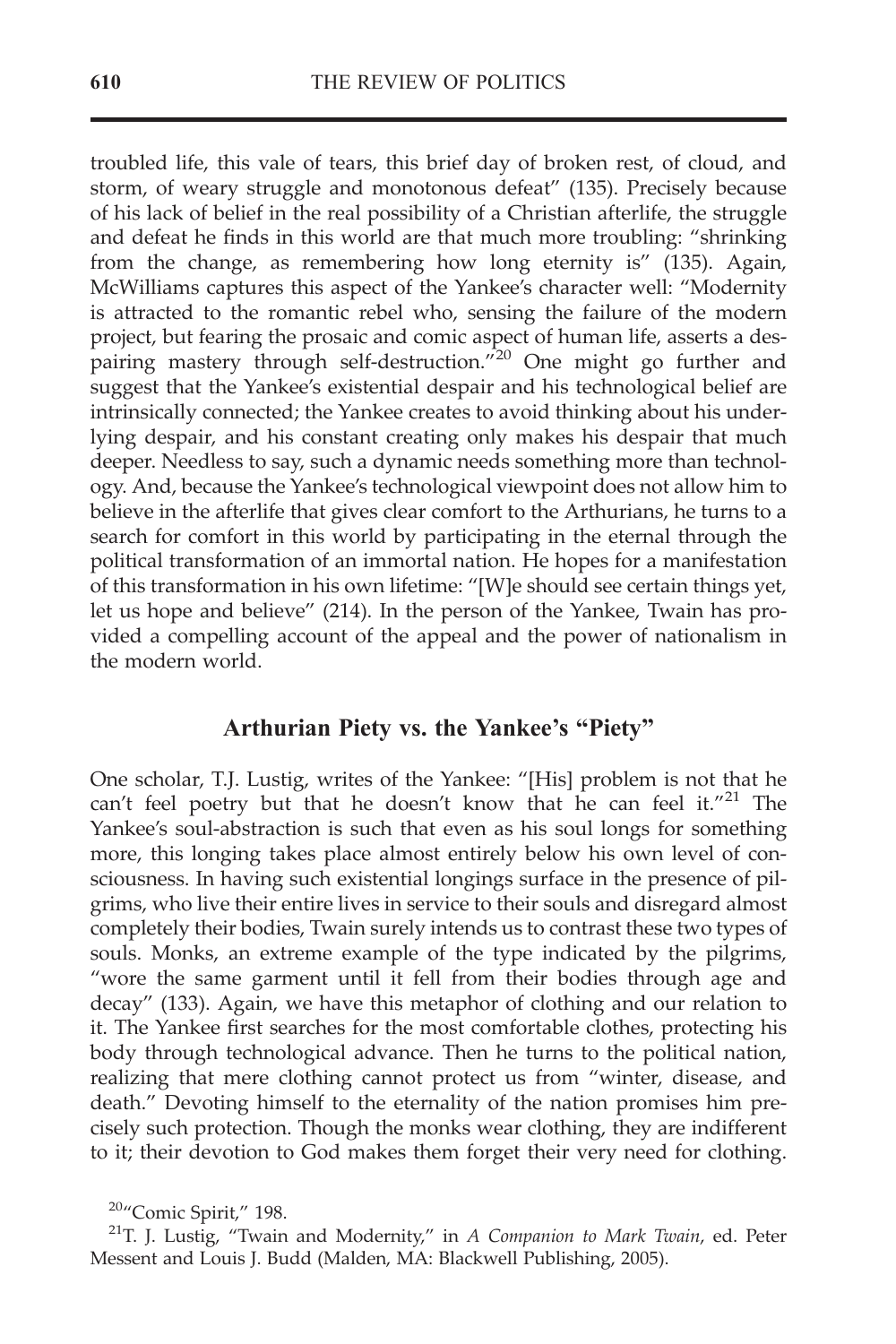They protect themselves from evils like disease and death by apparently ceasing to concern themselves with them.

Clearly, literature can reveal the hidden springs within the human soul whose political manifestations have very real consequences. For the Yankee, the combination of his technological outlook and his existential core points to a radical embrace of political change so as to achieve the protection that technology on its own fails to provide. Unlike the monks whose extraworldly devotion seems to provide them the protection in this world they desire, the Yankee cannot simply participate in the nation and feel gratified by the thought of eternal rewards for such participation. The Yankee's technological viewpoint demands a material manifestation of his devotion through concrete political change in his own lifetime.

Thus, the book's ending is not simply precipitated by the clash of time periods, as Foster maintains.<sup>22</sup> It follows naturally from the combination of the Yankee's political hopes and his technological outlook. The Yankee's this-worldly hopes permit, or more precisely encourage, an astonishing moral callousness. Precisely because he thinks his cause so intrinsically noble and worthy of devotion, he sees no limits upon those activities he finds necessary for the achievement of his "project" of revolutionizing Arthurian England. Moreover, because the Yankee's politics still remain eminently technological insofar as he aims only at the end of a republican England without regard to the means by which he achieves this end, there are no internal limits upon what he will do to achieve his political goals. In the same way that we moderns will do almost anything we think necessary for the scientific conquest of nature because the goodness of the relief of man's estate justifies the means by which we achieve it, our politics, as represented by the Yankee, potentially exhibits this same utilitarian calculus.

Of course, all of this violence motivated by "good intentions" might be said to be an inverted form of the same kind of pious cruelty Machiavelli blamed Christianity itself for having created. Of this argument, Leo Strauss writes: "From Machiavelli's point of view, the Biblical teaching regarding man's destiny appeared to lead to a more than Manlian severity, to pious cruelty, as a duty. $n^{23}$  Such pious cruelty of the Christian variety is demonstrated in the book by Queen Morgan Le Fay who justifies the extreme torture of a suspected criminal by claiming "it were peril to my own soul to let him die unconfessed and unabsolved." It is her piety that demands the criminal's torture: "I were a fool to fling me into hell for his accommodation" (106). Yet Twain juxtaposes Le Fay's Christian cruelty with other examples that lead us to evaluate the consequence of Christian piety in a much better light than the consequences of the Yankee's this-worldly piety. In fact, a

<sup>&</sup>lt;sup>22</sup>See "American Character."

<sup>&</sup>lt;sup>23</sup>Leo Strauss, Thoughts on Machiavelli (Chicago, IL: University of Chicago Press, 1958), 186 –87.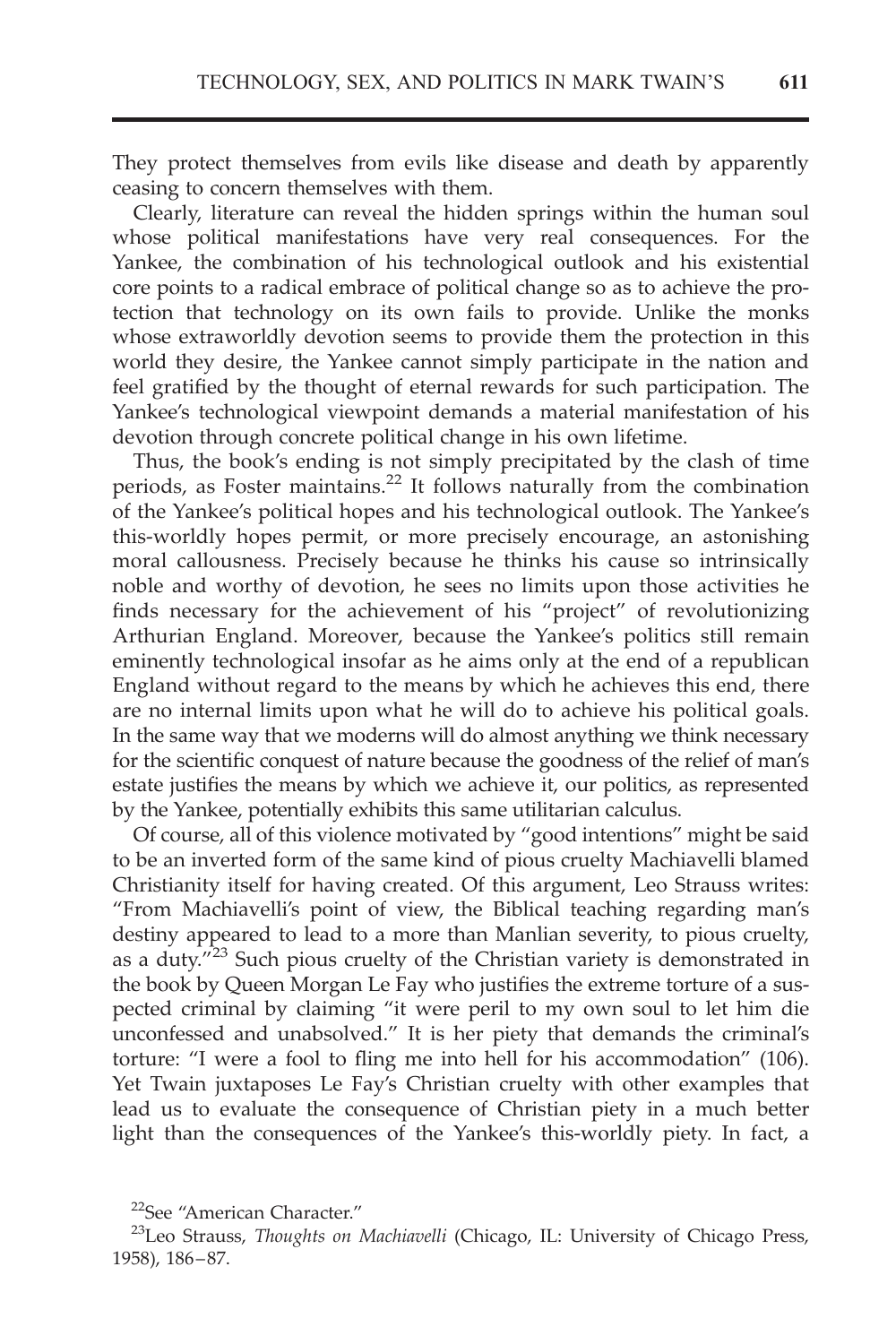comparison of Le Fay's actions with the rest of the Arthurians' leads to the conclusion that her actions have more in common with the man whose name she shares, Hank Morgan, than those with whom she shares a time period.<sup>24</sup>

Such is the case. Twain demonstrates that both the Arthurians' trust in the providence of God and the standards of piety and nobility demanded by their profound religiosity tend to moderate their behavior within this world. As the Yankee says: "More than once, I had seen a noble, after ambushing and dispatching his enemy, retire to the nearest wayside shrine and humbly give thanks, without even waiting to rob the enemy" (101). The Arthurians most often speak of God's will as "unknowable" and hold themselves only to a standard of nobility with which they hope God will be pleased.<sup>25</sup> As such, the Arthurians' beliefs about nobility and piety, rather than inviting limitlessness, mark a limit on their actions. If we cannot know the will of God, then we must hold ourselves to some morally appropriate standards of which we think and hope God will approve. This is not to say that the Arthurians' aristocratic morality is not without its serious moral limitations, but, with the exception of Le Fay, Twain never shows them engaged in truly unrestrained, despicable behavior for the sake of piety.

By contrast, the Yankee's this-worldly hopes encourage—from the springs of his understanding of morality itself—what looks to be morally rotten behavior. For instance, in the meeting with Morgan Le Fay, even though he knows he has the power to save the composer whom the queen wishes to hang for a substandard performance, the Yankee "saw that she was right" and even gave "her permission to hang the whole band" (104). In one of Twain's most wicked ironies, the Yankee justifies and even celebrates his action by claiming that "a statesman gains little by the arbitrary exercise of iron-clad authority upon all occasions that offer ... a little concession, now and then, where it can do no harm, is the wiser policy" (104; italics ours). In hanging the whole band, the Yankee is acting not immorally but as an admirable "statesman." His "pious" hopes for earthly political change have encouraged shockingly unlimited means for its achievement. Morgan Le Fay must believe that she knows the mind of God—why else would she think that torturing a criminal

<sup>24</sup>David Ketterer makes a similar point: "The essential similarity between the sinister Morgan Le Fay and our hero, Hank Morgan, pointed to by their common name, becomes increasingly obvious as the book goes on." See "Epoch-Eclipse and Apocalypse: Special 'Effects' in a Connecticut Yankee," in A Connecticut Yankee in King Arthur's Court: An Authoritative Text, Background and Sources, Composition and Publication, Criticism, ed. Allison R. Ensor (New York, NY: W.W. Norton and Company, 1982), 429.<br><sup>25</sup>See, for instance, Sandy's extensive speech when the Yankee asks her about a map

to the castle they must find (68) or the response of one of the noble's when asked a question during his examination: "[V]erily, in the all-wise and unknowable providence of God, who moveth in mysterious ways his wonders to perform" (173).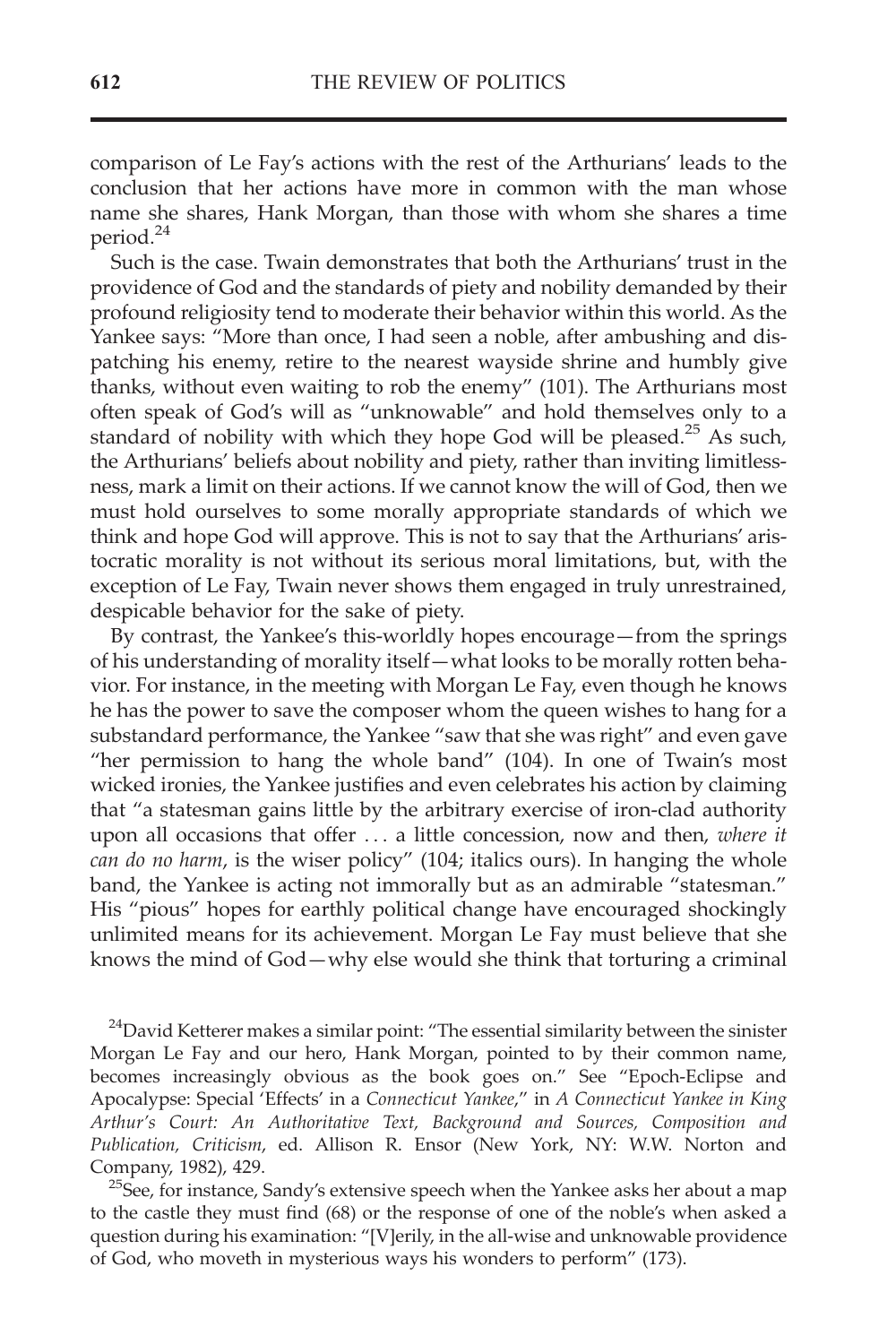to elicit a confession important? Her belief invites similarly unlimited actions. Ultimately, it reveals more about the moral callousness invited by the presumption that we can control God's will, in this life or the next, than it does about the problems with the Christian God, especially insofar as the Christian God is considered unknowable.

As Tocqueville writes of democratic man in general, the Yankee is concerned for the common man in the abstract but not for any particular human being. So, when he sees real examples of Christian priests treating the common people quite humanely, he calls these instances "something of this disagreeable sort," characterizing them as "episodes that showed that ... the great majority [of these priests] ... were sincere and right-headed, and devoted to the alleviation of human troubles and suffering" (109-10; italics and brackets ours). In the Yankee's bizarre moral world, he acts as a statesman when he gives the order to hang the whole band, but the priests are "disagreeable" when they devote themselves to the alleviation of human troubles and sufferings. The Yankee's concern for human suffering is abstract and ultimately, Twain suggests, connected not to his real concern for these common people. Rather they are connected to his hopes that his apparent concern for them through revolutionary political change will earn him the protection from natural evils for which he so desperately longs.

Twain's depiction of the Yankee anticipates and cautions against the twentieth-century experience of "moral" totalitarianism. That is, Twain cautions against the experience of vast tyrannies predicated not on the oppression of the people but, instead, on a supposed utopian future the tyrant promises—tyrannies that will, as the Yankee does, mouth the words of republics even as they create technological totalitarianism. Such tyrannies will use technology, both its methods and its new antireligious worldview, to create vast killing machines that can remain wholly blind to their moral evils precisely because they promise such tremendous moral goods. Through seeing such evil in the Yankee's psychology, we can also see for ourselves the truly frightening forms that our pious impiety can take. If history promises a future utopia, however it is defined, then any and all actions that move us toward such a utopia is justified. The piety of the true believer, who thinks the future "unknowable" except to God, looks much more attractive because it is far more likely to view actions in light of their immediate moral consequences rather than their future moral benefits.

#### Arthurian Alternatives

Twain's novel, however, shows that even the piety of the true believer, as attractive an alternative as it may appear, falls short. And it does so because it fails to satisfy the hopes that originally invite one to embrace it. Twain's treatment of this pious alternative is best prepared by reflecting first on the work's presentation of the romantic chivalry of Arthur and his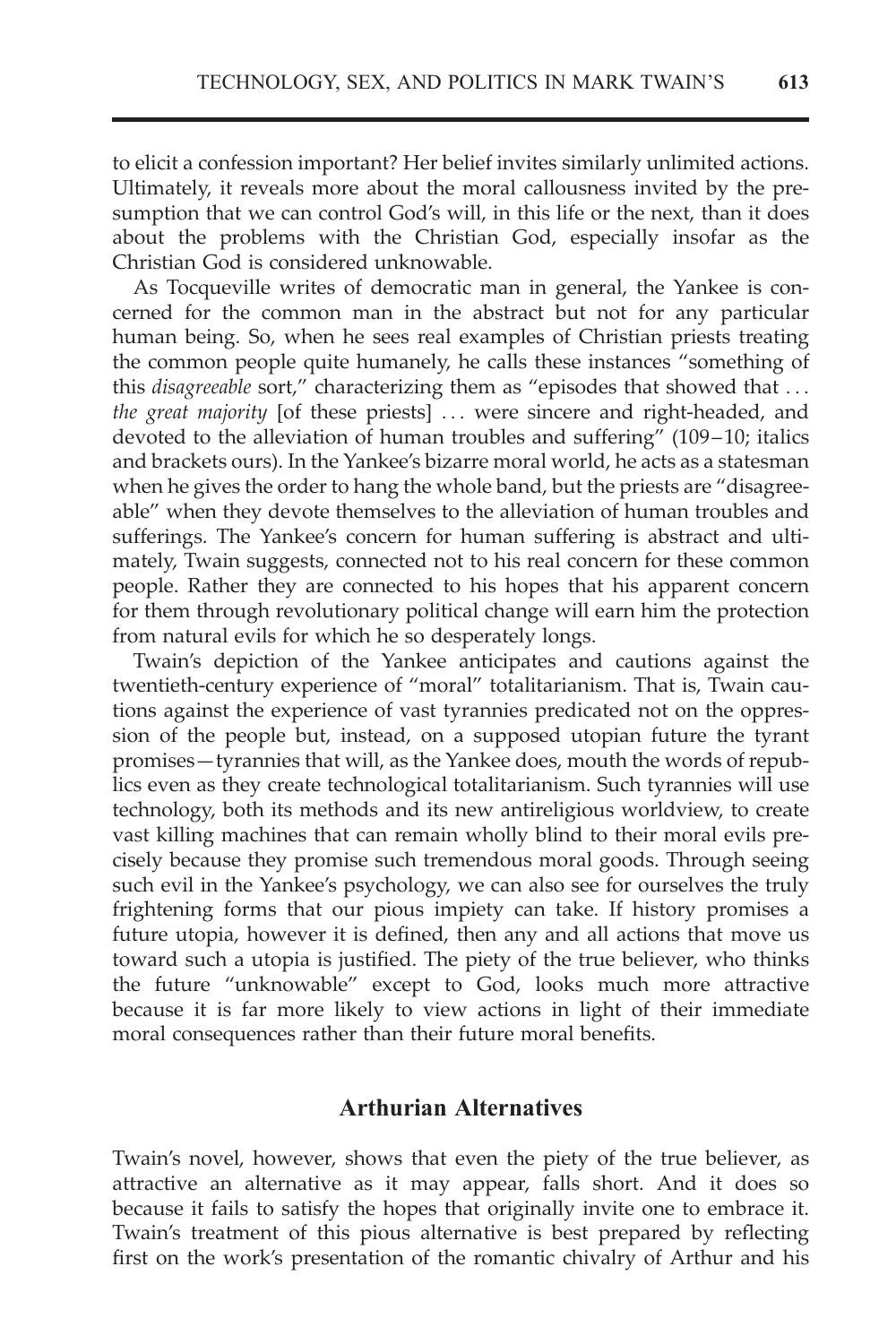knights. As Twain shows, the Arthurians' denial of bodily needs in the effort to perfect their souls is misguided precisely because it ignores the extent to which their spiritual longings are rooted in their own bodily desires. To ignore the body on behalf of the soul is also to ignore a crucial aspect or dimension of the soul's most deeply felt needs, an aspect or dimension that Twain's novel tries to address in part simply by bringing it to our attention. As we will see, this need is for something more than mere "clothing."

Across almost every page of his work, Twain splashes evidence of the Arthurians' mastery of those bodily desires that constantly nag the Yankee. Whether it is "Sandy's" ability to withstand hunger, heat, and cold; the knights' reckless pursuit of gory escapades; Lancelot's chivalry; or Arthur risking his own life to comfort one of his subjects, the members of the aristocracy consistently show themselves masters of their bodily passions. But reflection compels one to wonder if the Arthurians' moral virtue is rooted in a profound way in their bodily desires, and ultimately in the hope for bodily permanence. In other words, whereas the Yankee concerns himself with his body ultimately to achieve his soul's desire for bodily permanence, the Arthurians are recklessly indifferent to their bodies in order to achieve precisely that same permanence. The virtuous mastery of bodily desires, at its deepest level, results not from the soul's desire to transcend the body completely, as appears to be the case, but to give the body the same sort of permanent "clothing" for which the Yankee also longs.

The Yankee's first genuine encounter with the valor and chivalry of the Arthurians proves telling in this respect as it offers the first indication of a paradox at the heart of both their virtue and, ultimately, their piety. In his first foray into Arthurian "politics," the Yankee decides to observe their weekly jousting tournaments in the hope of "improving" them. The excerpt of this account focuses on the heroic exploits of Sir Gareth who risked life and limb in taking on and defeating thirteen knights. As evidenced by the report, Sir Gareth possessed a daring that required him to master his fear of grave bodily harm. But the excerpt also reveals to us (though not the Yankee who misses this point completely)<sup>26</sup> that Gareth did not do so simply to win glory for his martial valor. Rather, he sought to win the affections, and thus the romantic charms, of his beloved. His apparent disregard for bodily harm and even death—the precondition of his martial virtue—serves another desire rooted in the body he appears to disregard so bravely.

Of course, the careful reader, following Twain's own artistry here, will be tempted to contrast the example of Sir Gareth with that of Lancelot, the representative of Arthurian chivalry. Lancelot refused to give battle to his fellow

<sup>26</sup>The Yankee is quick to note that the report lacked "the whoop and crash and lurid description" of the tournament's bloodier episodes. But the concluding reference to Lancelot makes no impression on him.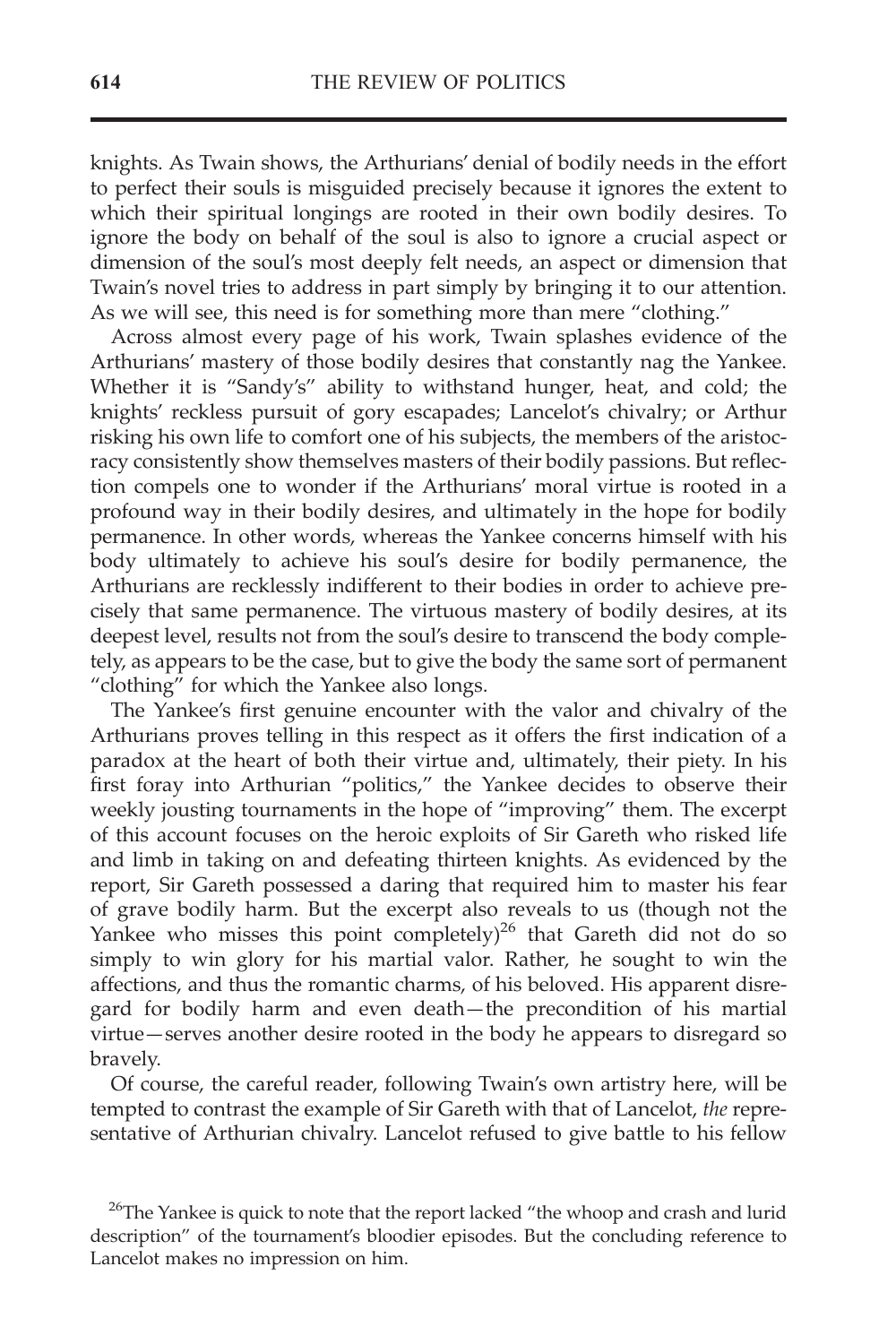knight on the grounds that his certain victory would deprive Gareth of his beloved's attentions. That he makes his noble refusal in private, away from the approving eyes of his peers, suggests he does not seek the approbation of others for his self-restraint. The true models of Camelot appear to master their self-interests out of a love of virtue for its own sake, independent of any external goods they might win or bodily desires they might gratify. But Lancelot is also Queen Guinevere's lover. By informing us of his adultery, Twain darkens the picture of a purely virtuous Lancelot. He invites us to revisit the possibility that Lancelot's virtue derives from both his desire for the Queen's physical charms and from his own sense of what it would mean for him to be publicly "exposed" as much as from his attachment to virtue.

Despite the fact that, or precisely because, the examples of Gareth and Lancelot introduce us to Arthurian chivalry, they suggest that the selfcontrol and virtue of the knights are predicated on an uneasy relation between the demands of the body and the demands of the soul. Focusing on the state of their souls, they appear indifferent and courageous in the face of bodily harm; but this very courage appears ultimately linked to the achievement of sexual, and thus bodily, goods. Insofar as the Arthurians are forced to choose the demands of virtue over the goods of this world, the novel suggests that the body, forced by moral virtue to oppose itself to the soul, seeks ways to satisfy its long-ignored desires. Thus, concessions to certain bodily desires account for both the pious cruelties supporting Arthur's rule, that is, *prima nocta*, and the war that brought that rule to its end, the adulterous affair between Lancelot and Guinevere.

Of course, the truest model of Arthurdom is not Lancelot, but King Arthur himself. And Arthur appears in no way torn between the demands of the body and the demands of the soul; he places the interests of the soul firmly above the concerns and needs of the body. In what is perhaps the greatest act of selflessness in the work, Arthur and the Yankee, disguised as peasants, enter a peasant's hut ravaged by small-pox. There the King comforts a dying mother by affording her one last look at the body of her dead daughter. The Yankee begs the King to flee the home. Arthur rebukes him: "[I]t were shame that a king should know fear, and shame that belted knight should withhold his hand where be such as need succor" (200). Awe-struck by such selfmastery, the Yankee admiringly notes:

Here was heroism at its last and loftiest possibility, its utmost summit; this was challenging death in the open field unarmed, with all the odds against the challenger, no reward set upon the contest, and no admiring world in silks and cloth of gold to gaze and applaud ... He was great now; sublimely great. (202)

Arthur's heroism suggests that he has, in fact, overcome, in favor of the soul, the competing demands of body and soul that plague the Yankee and the knights. If he has actually reconciled such demands, then Arthur appears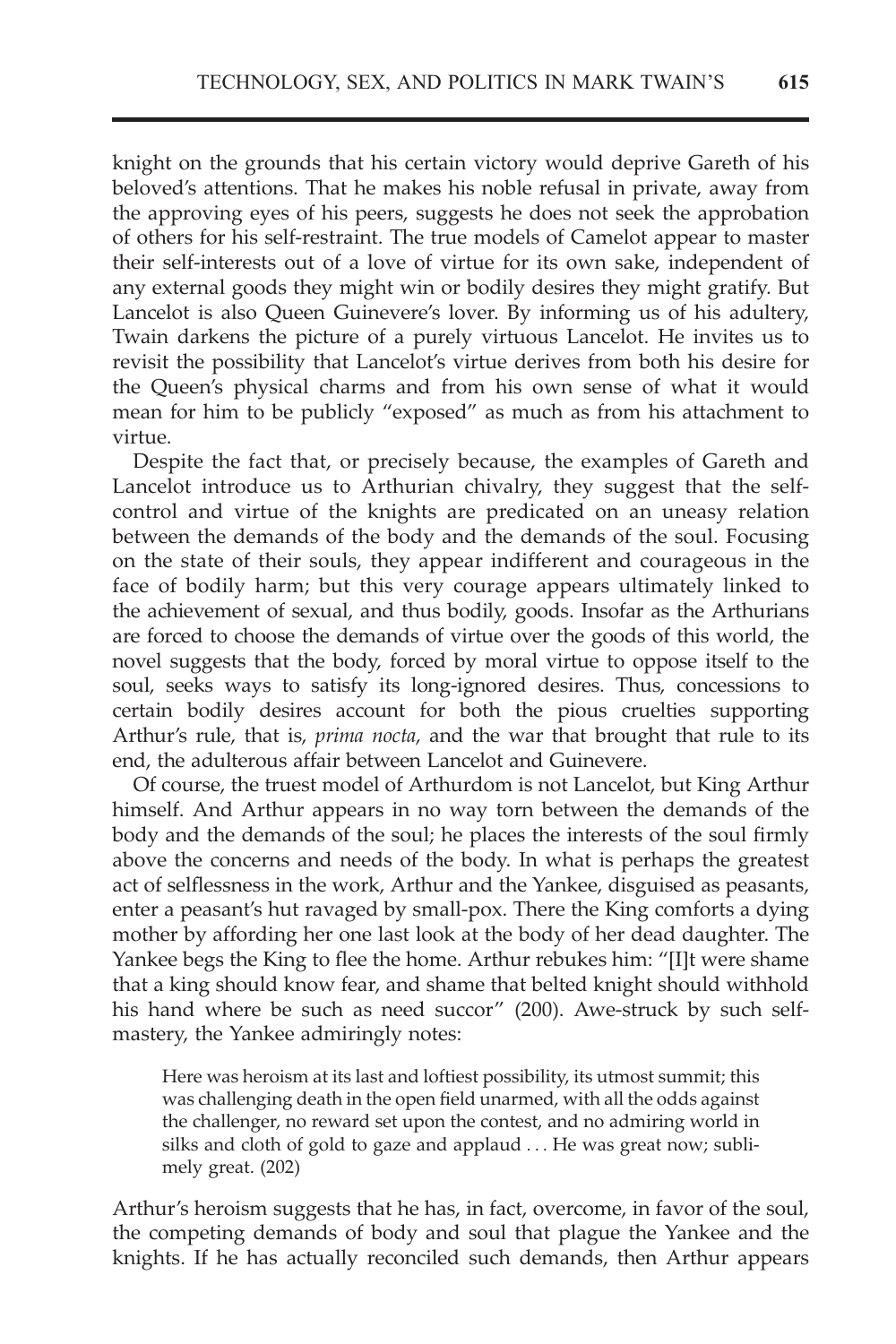the work's real hero and the true alternative to the Yankee's technological excesses and political materialism. But Twain does not present this argument about the Arthurians' virtue and piety solely through the King and his knights. As both the fabric $27$  and substance of the Yankee's manuscript tell us, the real power in Britain is not Arthur but the Church. The truth about the power behind Arthur's throne should, therefore, reflect the truth about the Arthurians themselves.

#### The Clergy, the Family, and the Hermetic Ideal

Taken to its logical extreme, the virtue of the Arthurian nobility seems to point to the complete mastery, and thereby total elimination, of one's bodily needs and desires. The clergy, through piety, lives dedicated to prayer and the alleviation of human suffering, and vows of poverty and chastity, seem to approach the "complete mastery" of bodily desires intimated in the Arthurians' chivalry. Just like the knights, however, a question remains as to the source of their dedication and attachment to others. Such a question is introduced most clearly by the revelation that there is an orphanage, overcrowded no less, located between the monastery and the convent in the Valley of Holiness. The apparent asceticism—the complete bodily mastery of the monks and nuns—is called into question by the presence in their midst of many children "without parents."

Such questions, however, force us to rethink once again not only the contradiction revealed by the presence of such children but the nature of the religious vocation itself. Although Twain's presentation does certainly invite us to wonder about the actual "bodily mastery" of the monks and nuns, at a deeper level it also asks us to reconsider the nature of their very piety. Were it not for the erotic impulse revealed by their sexual congress with each other, would their devout piety be possible? After all, as is finally revealed by the presence of these children—children who are never mentioned in the context of the knights' romantic transports—sex is never simply sex. However mysterious it might be, the bodily desire to "commune" with another human being promises much more than mere bodily satisfaction. Although not reducible in its promise to the children that may be produced, the production of such children—who live long after those who have created them—is certainly a sign of the bodily permanence promised by sex. The nuns' and priests' devotion to both God and to the suffering of other human beings stems from the same essential desire and expectation of the soul to transcend this "mortal coil" as transports the

<sup>&</sup>lt;sup>27</sup>The book itself is written over monkish legends; beneath—and perhaps between the lines is a religious story.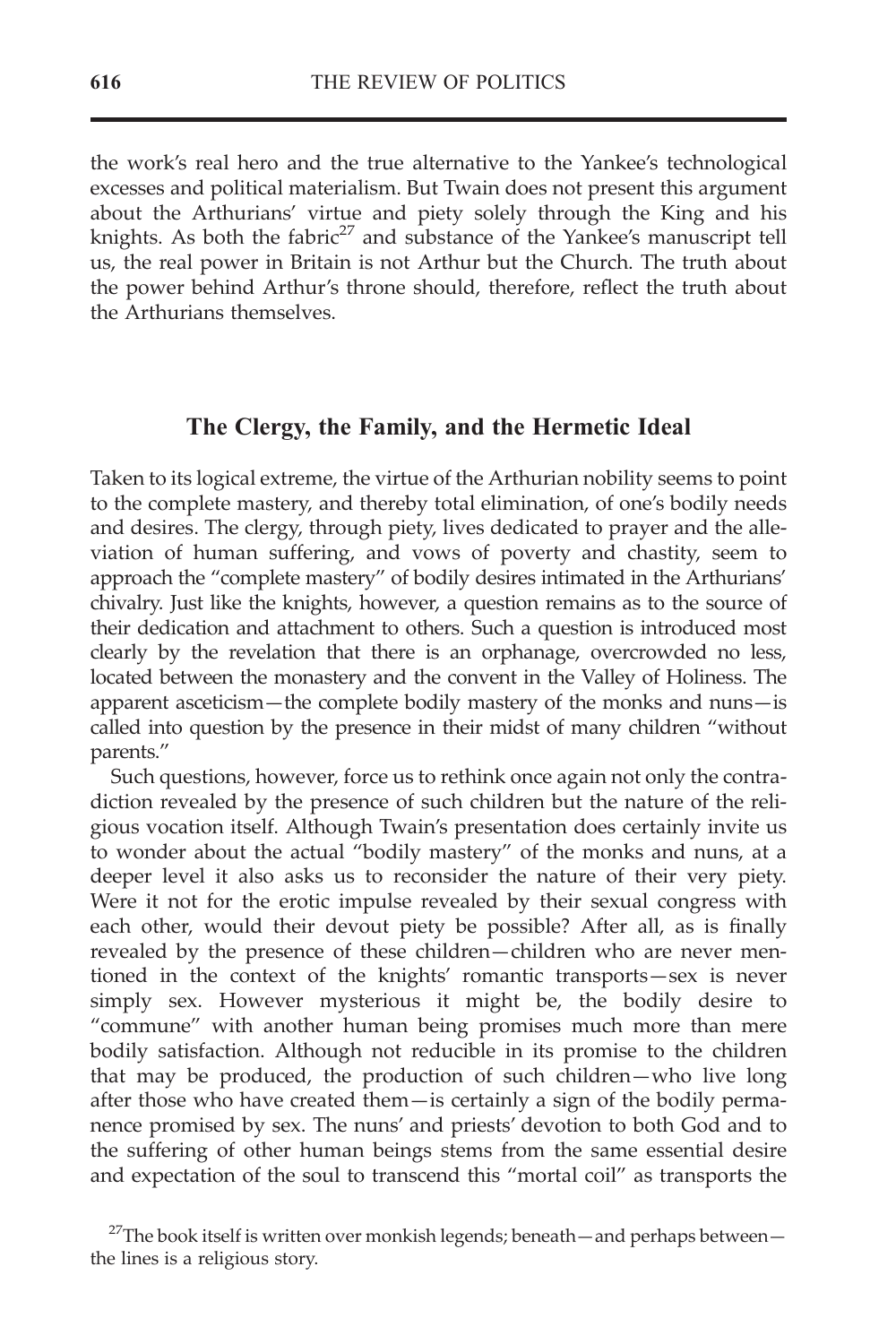soul, in contradistinction to the body, in sex. Although distinguishable from the body, however, in both cases the soul's transport is impossible without it.

This essential link between the divine, on one hand, and sex (in its most developed form, romantic love), on the other, is suggested by the effusive outburst of the Yankee about his newfound love for his wife, Sandy:

People talk about beautiful friendships between two persons of the same sex. What is the best of that sort, as compared with the friendship of man and wife, where the best impulses and highest ideals of both are the same? There is no place for comparison between the two friendship; the one is earthly, the other *divine*. (284–85; italics ours)

The narrative suggests that the Yankee has almost nothing in common with Sandy although he does have a fondness for her.<sup>28</sup> Furthermore, as we will soon see, he married her only because he thought their relationship inappropriate without marriage. Such "divinity" must have existed not so much in their friendship as in their bodily communion with one another, which resulted, on one occasion, in their daughter, "Hello-Central." For the Yankee, whose soul is especially stuck in the earth though it longs for more, such communions must have felt divine because they seemed to take him, if only temporarily, beyond his bodily concerns.

The clergy's communions with God have a similar effect on their bodies. We can recognize the happiness between man and wife as "divine" because we have similar hopes from what we actually recognize as divine. What we recognize as divine seems not to be some ethereally spiritual abstraction from the body, but the perfect union of the good of both body and soul. Thus, contrary to what we might have hoped for given the problems besetting the Yankee's singular focus on the body, the clergy have not truly transcended their bodies in their communion with God. Instead, insofar as the very feeling of transcendence remains intimately connected to their soul's existence within a body, their bodies remain the precondition for their devotion. So far from contradicting it, the clergy's active sex lives make possible their active lives of devotion to God and his work.

Twain's novel offers two alternatives to this dynamic: embrace fully those physical longings for some kind of permanence or practice asceticism more consistently than the clergy—either the Yankee's final embrace of family life or the hermits who dot the English countryside. In other words, if the question is between the embrace of the body's urges and the full and complete embrace of the soul, then the Yankee's family life and the presence of the hermits represent the two possibilities.

Our prior treatment of the Yankee's psychology neglected the last aspect of his transformation: his Rousseauian turn to the life of the nuclear family at the

 $^{28}$ After avoiding talking to her for most of the book, he finally seems interested in having long conversations with her only when she is not there to respond as he "talks" to her and his daughter while holed up in the cave.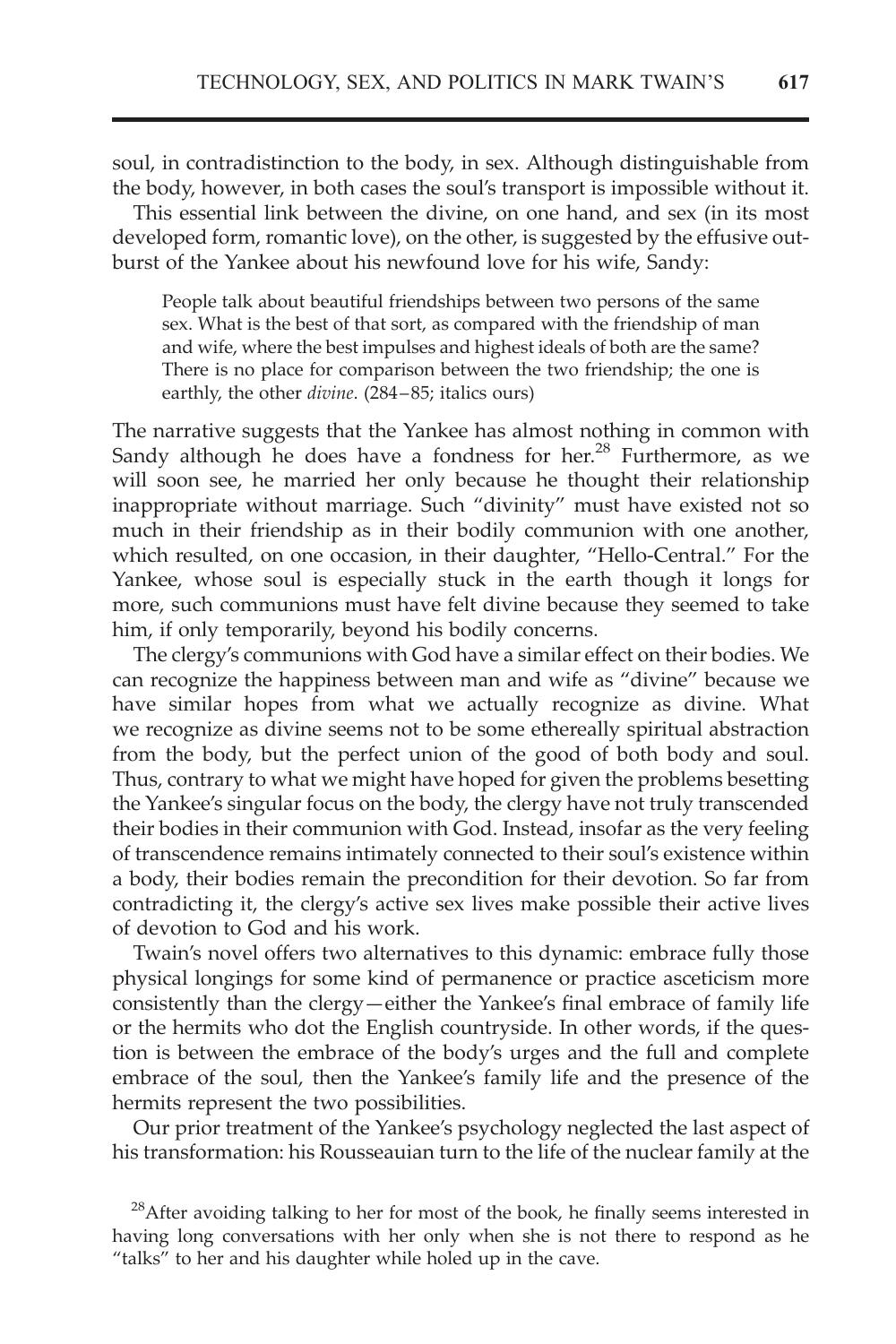conclusion of the novel.<sup>29</sup> Seemingly, the Yankee's exclusive focus on the body has finally found its fullest and healthiest manifestation in his love of both "the perfectest form of friendship" with his wife Sandy and his love of "the center of the universe" (285), his daughter "Hello-Central." His daughter's smile could "sweep night out of the world" and, when she falls ill, he claims his continued existence in "this world" hangs on her fate alone (286). The once selfish Yankee now selflessly dedicates himself to the welfare of the body he created; indeed, the action of the novel suggests that he does so at expense of the men he hoped to manufacture for his new politics. In fact, the Yankee's transformation into a family man seems so dramatic that, on his deathbed, the Yankee calls out to Sandy to dispel the awful remnants of his "modern nightmare"—Merlin had condemned him to return to the nineteenth century after the dramatic battle that ends his narrative in the sixth century.

Through his dedication to his family, the Yankee appears to achieve what neither the clergy nor the knights could: the consummation and completion of the soul's desire for bodily permanence intimated and promised by the soul's transport involved in sex. That is, by doing more than simply creating a body and then ignoring its care, as the clergy does, or participating in romance and then ignoring its consequences, as the knights seem to do, the Yankee, contrary to what had been his failure to attend properly to his soul in his technological and political hopes, seems to have achieved, in this brief moment of complete and selfless devotion to other bodies, the true desires of the soul. Does Twain, then, endorse finally the Yankee's brief, but seemingly profound, Rousseauian transformation into a man who has found his completion in the family?

Both the timing and the character of the Yankee's transformation belie this conclusion. It is only when it is clear that the Yankee's project has finally failed, though he will still make his last stand in the cave, that the Yankee realizes the extent of his attachment to the family. If his familial attachment follows subconsciously from his failure to realize the political transformation that had previously promised his soul so much, then it appears more a new strategy for fulfillment than fulfillment itself. If the appeal of the family is the fullness and self-sufficiency promised by a complete immersion in the bodily fulfillment promised by the sex that precedes it, then it cannot be a strategy concocted by the soul out of hope. Instead, it must simply be an actual selfsufficiency that the soul might simply observe has occurred. Moreover, the character of the Yankee's domestic bliss seems a little less blissful when we note what the Yankee says almost immediately before his effusive comments about the divinity of his and Sandy's love. He tells us that he originally married Sandy "for no particular reason" except out of custom. He was a

<sup>&</sup>lt;sup>29</sup>For more on the connection between Rousseau and this aspect of the novel, see Zuckert and Zuckert, "In Its Wake."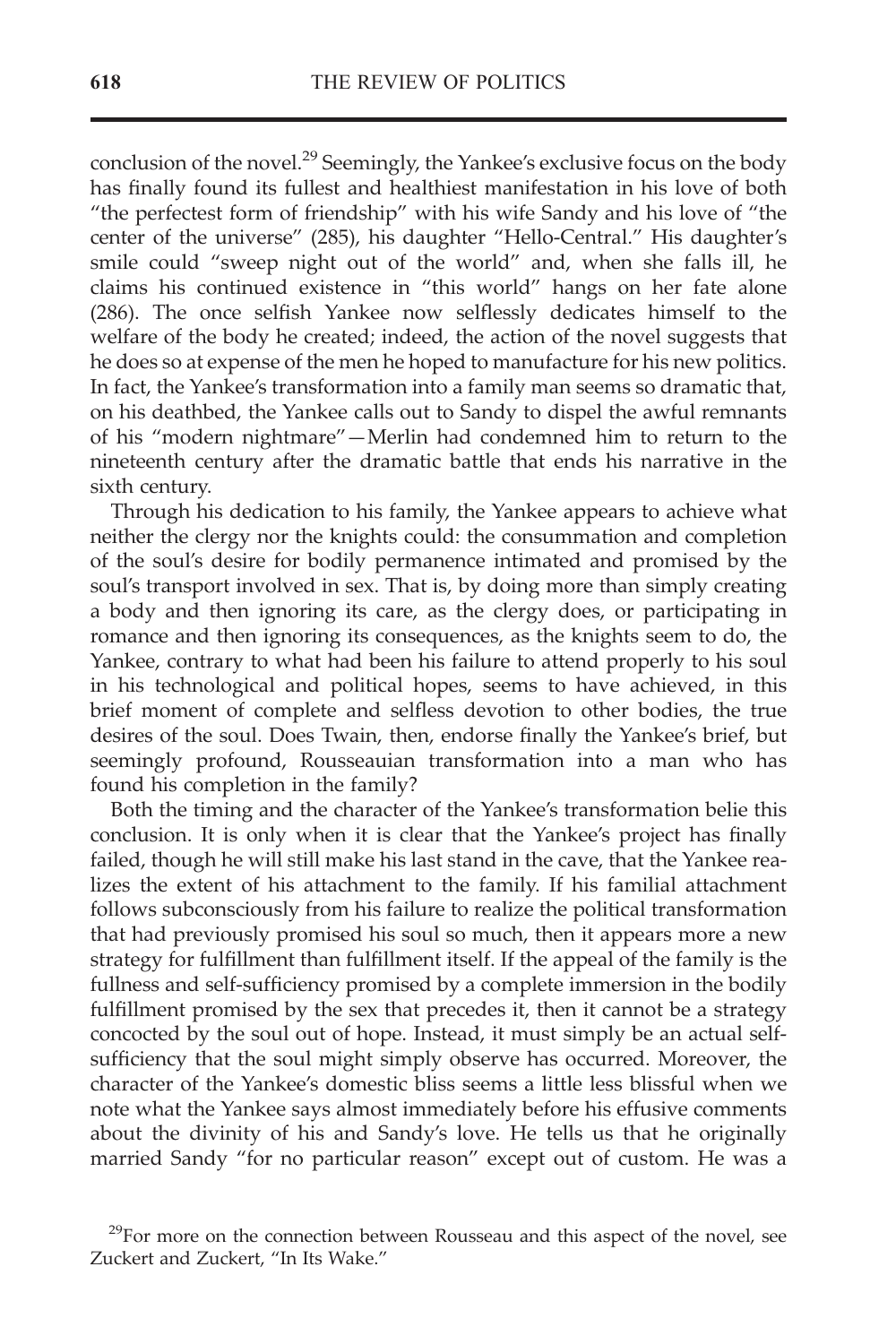"New Englander, and in my opinion this sort of partnership would compromise her sooner or later" (284). And in the earlier part of the marriage, when domestic bliss is usually at its peak, the Yankee notes that "[i]n my dreams ... I still wandered thirteen centuries away, and my *unsatisfied* spirit went calling and harking all up and down" (284; italics ours) for his fifteen year-old sweetheart, a telephone operator who, it seems, said little more than "hello" to the Yankee.<sup>30</sup> Again, given his real feelings for Sandy, the Yankee's transformation suggests not so much the completeness and self-sufficiency of the family experience as the incompleteness and inadequacy of his soul, searching now for a new solution to its dissatisfaction.

If the Yankee's soul remains dissatisfied even as it throws itself into the family, perhaps Twain endorses instead the solution offered by the religious hermits. In contrast to the clergy, whose continuing attachment to bodily goods is represented not only by their sexual activity but also by their continued service to the concerns of humanity at large—after all, what is such service but attention to the bodies that exist only in this "vale of tears"—the hermits seem to achieve a true freedom from all concerns of the body. The hermits leave behind entirely all attachment to humanity. They achieve a form of piety and self-mastery purer than the monks and nuns by completely degrading their bodies. Furthermore, unlike the clergy, the hermits actually perform miracles (57, 85, and 97). As such, their asceticism not only reveals an overcoming of their bodies, it also indicates a parallel movement toward greater holiness and divinity. Their devotion to God seems so complete that they are freed from any and all bodily concerns, becoming thus capable of bodily deeds of which everyone else can only stand in awe. But, even as we stand in awe of these hermits, we wonder if their holiness and divinity have not culminated in something that wholly abstracts from our humanity. In other words, though they seem to have perfected the Arthurian virtue of selfmastery insofar as one can no longer trace in them a remaining attachment to bodily goods, their very mastery strikes us as inhuman. Thus, although the Arthurians find them curious but impressive, few are inspired to their worship or utter devotion especially as compared to the worship and utter devotion that King Arthur inspires. The insufficiency of the hermits as ideals, insofar as they simply transcend rather than perfect our humanity, will only become clear once we return to a consideration of King Arthur.

#### The Divine Right of Kings and Cats

It would not be implausible to conclude that the true hero of the novel is King Arthur. After all, his heroism in the peasant's hut is without comparison in its

 $30$ It is this telephone operator for whom the Yankee calls out for in his sleep, "Hello-Central," thus prompting Sandy, unaware of its significance but having heard it so often from her husband, to name their daughter "Hello-Central."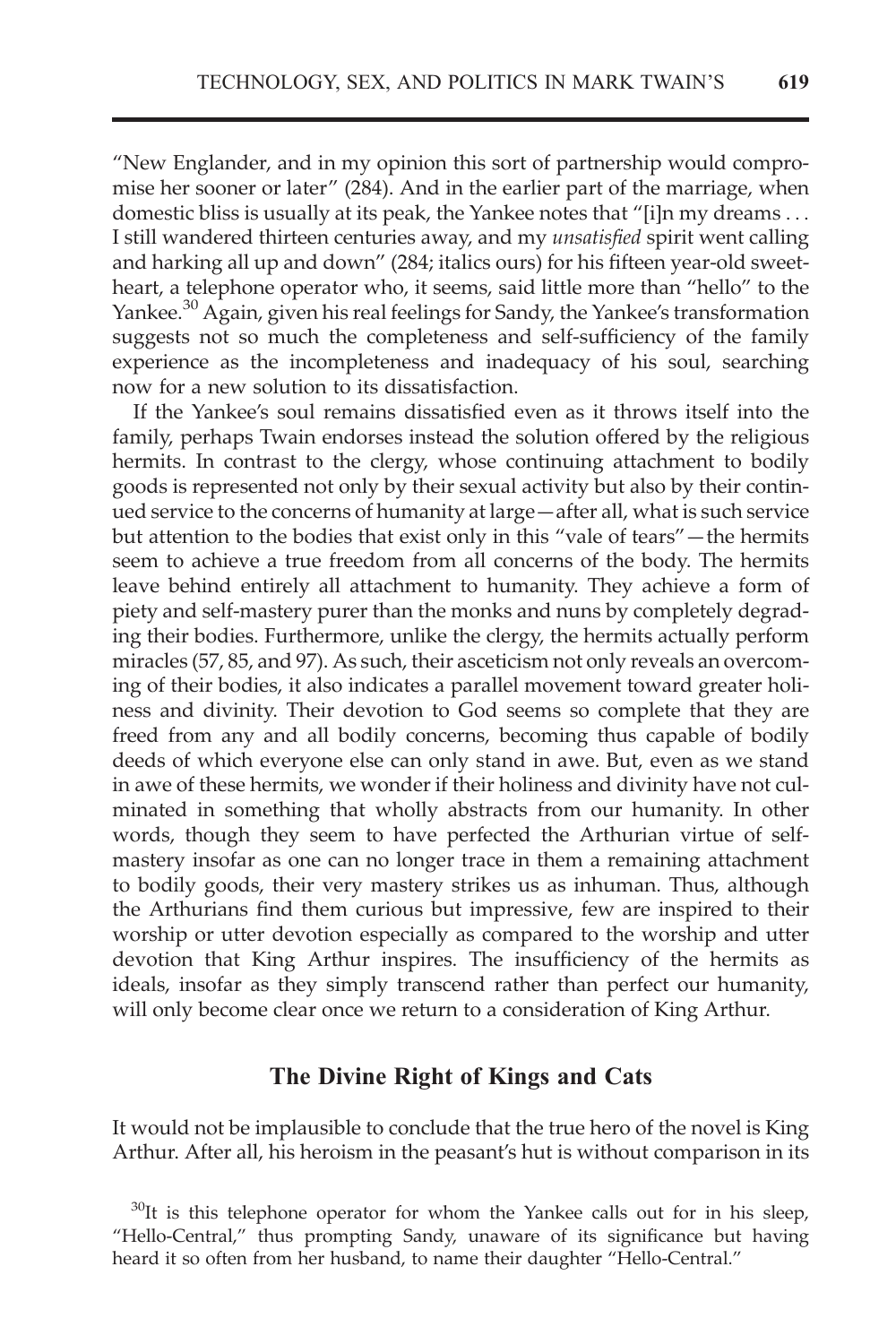obvious freedom from any conception of bodily reward of any sort. Later, appearing as a slave and without any clothes, Arthur still regarded himself a king. In other words, his greatness appears to have been more than merely conventional; it seemed to radiate from the inside, from his soul.

It is precisely such greatness that inspired the devotion of Arthur's subjects. Moreover, in his "laying-of-hands," related to us by the Yankee, Arthur, like the hermits, appears truly capable of miracles. When pilgrims occasionally seek out the hermits, they do so to revere, to pray, and to receive or, most likely, to witness the occasional miracle. Arthur's subjects constantly seek him out to obey, worship, and be healed by him. The hermit's miracles are sources of wonder; Arthur's miracles are sources of salvation and hope. Thus, as the Yankee presents it, the ritual and frequent "laying-of-hands" by Arthur upon his sick subjects in order to cure them is essential to the success of his rule. If the "laying-of-hands" is no longer successful, the King's rule will not last.

Given our prior claim that Twain, in his preface, actually intends us to take divine right more seriously than his mocking "progressive" readers might have, the novel's account of Arthur and Arthur's rule provides us with even more grounds for this contention. For instance, insofar as the "laying-of-hands" seems capable of actually curing the sick, the joke seems to be, not on the Arthurians, but on the Yankee incapable of seeking such a cure for his ailing daughter because of his belief that it is mere "mummery." But, even as we are meant to take these things seriously, Twain's preface also cautions us against it—those previously discussed mistresses prevent Twain, at least, from embracing divine right unconditionally. To see what we should take seriously and why we should stop short of embracing it unconditionally, we must provide a fuller account of what exactly Arthur's subjects want from him. Twain leads us to such reflection by providing us with a strange, but telling, alternative proposal: the divine right of cats.

In Twain's presentation, Arthur's rule appears more attractive than the Yankee's republicanism because it seems capable of providing the people with divine intervention in their affairs—an intervention that would be impossible in the eminently earthly technological republic envisioned by the Yankee. The "laying-of-hands" is but one example of this intervention. At another point in the novel, the Yankee tells the wife of one of Morgan Le Fay's prisoners that her husband will be freed from the rack and spared the gallows. Hearing this news, she declares: "He is saved—for it is the King's word by the mouth of the king's servant—Arthur, the king whose word is gold!" (108). For this woman, Arthur's word can be trusted because he speaks for more than himself: he speaks for God. The rule of a prudent and caring king who represents God appears capable of righting earthly wrongs and liberating the people from a world beset with evils. A republic might give them self-governance, but it cannot give them the same grounds for hope.

It is precisely the attractiveness of Arthur's rule vis-à-vis republics that causes Clarence to propose his "divine right of cats." Cats would provide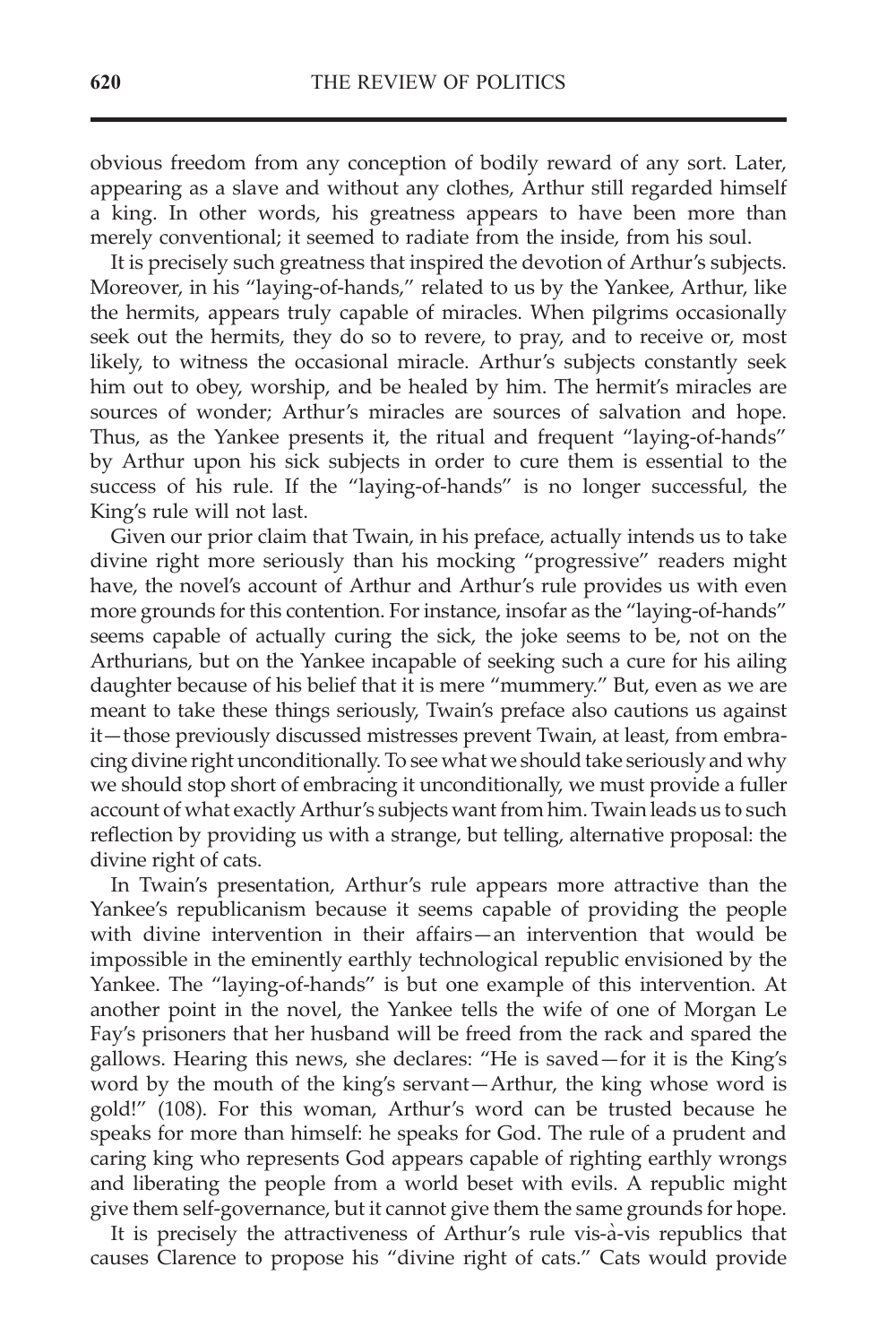the same benefits without the accompanying drawbacks: the susceptibility of kings to human excesses and emotions that make them the prey of mistresses or the instruments of torment used against the people. Thus Clarence says:

The character of these cats would be considerably above the average king, and this would be an immense moral advantage to the nation, for the reason that a nation always models its morals after its monarch's. The worship of royalty being founded in unreason, these graceful and harmless cats would easily become as sacred as any other royalties, and indeed more so, because it would be presently noticed that they hanged nobody, beheaded nobody, imprisoned nobody, inflicted no cruelties or injustices of any sort, and so must be worthy of a deeper love and reverence than the customary human king, and would certainly get it. (280)

While obviously irreverent and even absurd<sup>31</sup>-Clarence concludes his remarks by *meowing like a cat!* — this is also the lengthiest and most explicit treatment of divine right in a novel whose stated purpose is to explore that very theme. Cats can succeed where human beings fail because they eliminate the passionate attachment to other human beings that proves problematic for the novel's royalty, like Charles II and Louis XV of the preface, or even King Arthur.<sup>32</sup> That is, because they truly are free of the bodily concerns that plague human beings, cats can fulfill what human beings want from their kings without falling prey to what human beings do not want from their kings.

Such a conclusion, however, fails to take into account the true grounds upon which Twain rejects divine right. As advanced here, the suggestion about cats offered by Clarence—the most enthusiastic supporter of the Yankee's reforms and perhaps the most consistently impious character in the novel—embodies not Twain's reasoning but the reasoning of the modern mockers Twain has already implicitly mocked in his preface. To them and to Clarence, all beliefs about kings and gods are utterly irrational, "founded in unreason," and point as much to cats running the government as to men like Arthur. But Twain does not endorse this view. Instead, his presentation of Arthur indicates his impressiveness rather than his ridiculousness. Therefore, besides its practical impossibility, why is it, in Twain's presentation, that cats would not fulfill what we want from kings? In seeing this, we will see that Twain rejects divine right not because of the persistent problem of the king's humanity but because it is, ultimately, an inadequate response to our humanity.

Truly, the people worship Arthur and merely gaze at the hermits because Arthur promises them salvation and redemption; the hermits merely deliver spectacle. Arthur promises the people worldly deliverance—the righting of

 $31$ It seems precisely the absurdity of this passage which justifies its neglect to so many scholars of Twain's work.<br><sup>32</sup>Queen Guinevere's affair with Lancelot not only made the King a cuckold, heaping

shame onto his throne, but it also deprived Arthur of a legitimate heir (178, 288).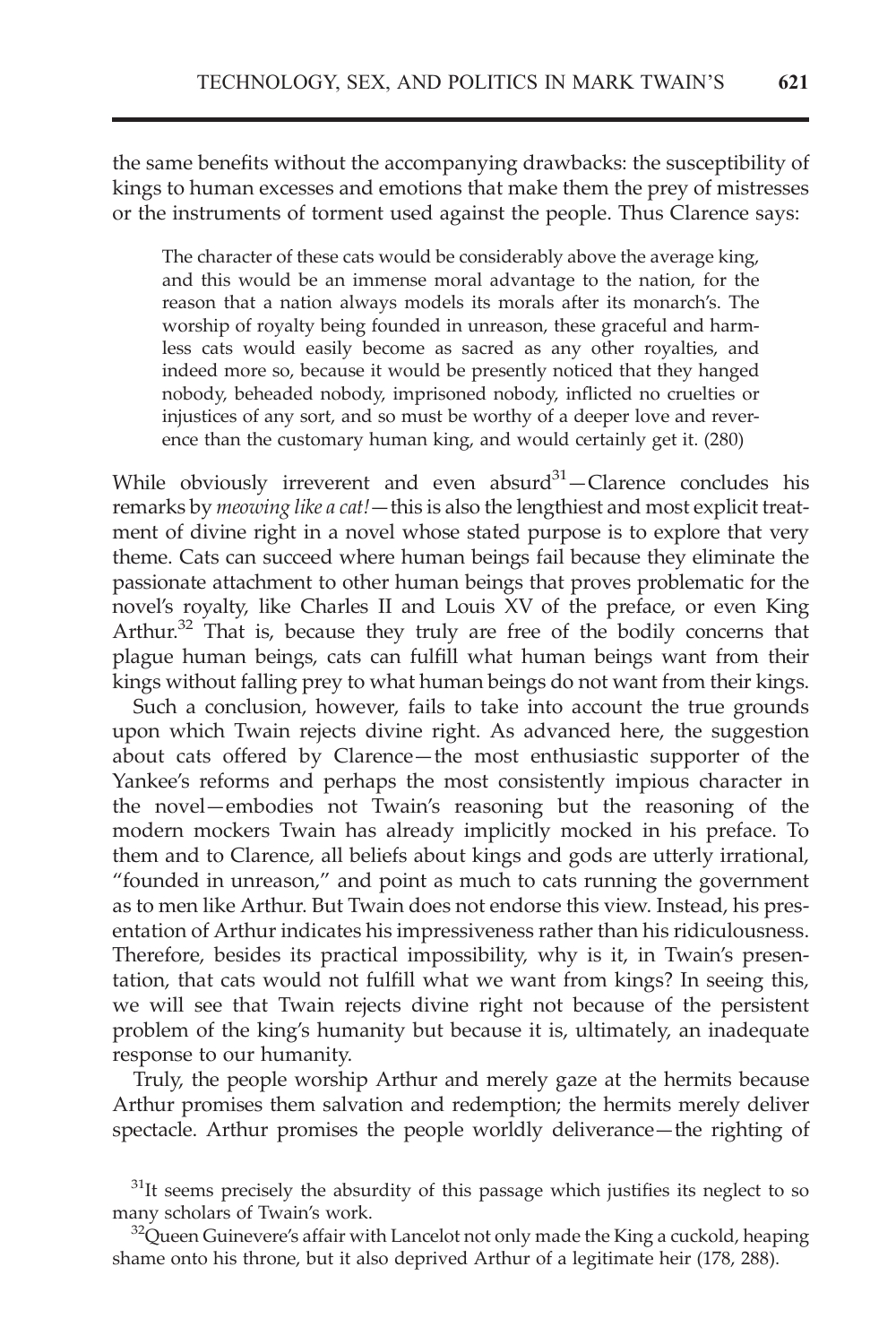the wrongs and evils from which they suffer. One might think that if cats could deliver such redemption, the people would accept it. As shown through the hermits' bodily mastery, is not the direction of Arthurian virtue beyond humanity? This is Clarence's conclusion; this is the conclusion, ultimately, of the modern mocker. But such a conclusion remains inattentive to the true grounds for the people's obedience to Arthur, to any impressive king, and concomitantly, to the true grounds for the disappointment felt when kings behave like Charles II or Louis XV. The people are so impressed with Arthur because he remains human in that he remains an obvious mixture of soul and body, refusing to become either entirely one (the hermit) or entirely the other (the Yankee). He is impressive because one feels he still has bodily urges, but he has mastered them. The people worship him, in particular, because he promises them salvation for their souls and their bodies—the "laying of hands" promises bodily cures. The people could not hope or expect cats, however mysterious, that have not so mastered human urges to provide the same cures. The cure could only be provided by a human king. The divinity of the king only inspires the people to worship insofar as he remains human. For this reason, the people and Twain are troubled by kings, like Charles and Louis, who appear all-too-human.

Stated this way, the question now can become: How well does the Arthurian "solution" reconcile with our deepest human needs? If the true grounds of our belief in Arthur stem not from his divinity, as such, but from his "divine" humanity, then one is led back to the human. To return to the human, however, departs from the trajectory of Arthurian religiosity, whose exclusive focus on the soul does not allow us to wrestle with or accommodate our all-too-human needs. The uncovering of the grounds upon which the people respect and worship Arthur does not prove that the trajectory of their religion provides these grounds. This means that we, or Twain, as the observers of the novel, are left on our own to provide the account that none of these solutions have provided. In fact, perhaps Twain includes himself precisely to provide another "solution" beyond those presented by the novel.<sup>33</sup>

But such talk of "solutions" obfuscates the essential insight that the contrast between our reaction to the hermits and Arthur truly teaches us. In Twain's presentation, the Arthurians' (and the reader's) appreciation of Arthur is not solely because of what he provides for us. We also appreciate Arthur because his type of virtue is understandable to us. As such, it is not simply a better or worse "solution" to the human problem and, for that matter, neither is our appreciation of Twain. In seeking human goods, we do not simply seek what will benefit us; we also seek what we can understand. This, perhaps more than any other reason, explains why neither we nor the Arthurians could ever submit to the rule of cats, no matter how beneficial

 $33$ For another attempt to make sense of Twain's place in the novel's argument, see Foster, "American Character," 450. See also Zuckert and Zuckert, "In Its Wake," 66.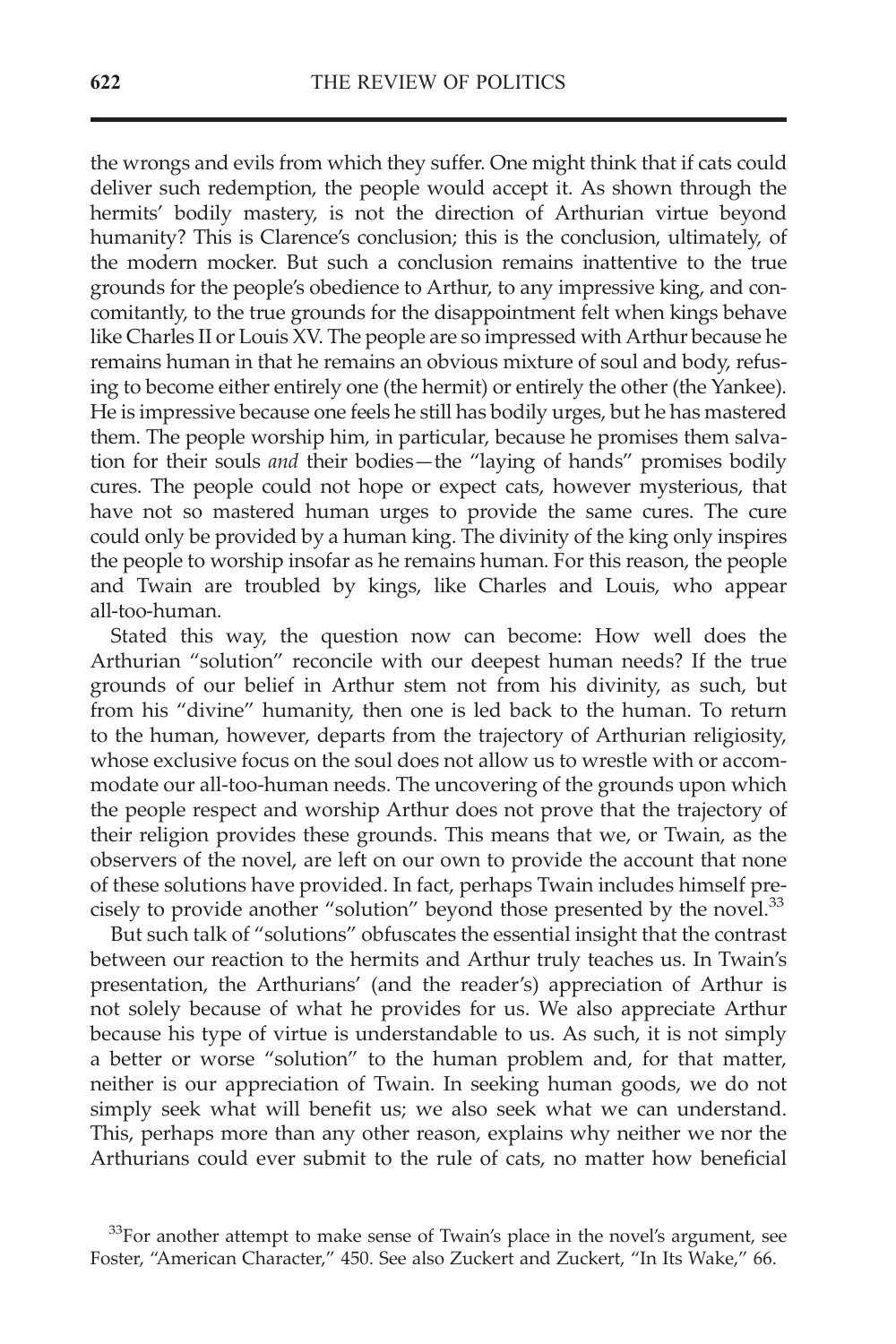or free from injustice their governance might be.<sup>34</sup> Our desire to find a good that we understand betrays a concomitant desire to have a good worthwhile for its own sake, just as understanding seems worthwhile for its own sake. Even as we seek virtue as a "solution" to the human problem, we are attracted to it because it appears to be good for its own sake. If virtue is sought precisely as an instrumental good, it no longer seems appealing. If Sir Gareth behaves bravely only to win his love's respect, he no longer seems deserving of the very respect he seeks. Or, in his turn to the family, the Yankee can be successful in providing his soul with the satisfaction for which he longs only if he has not sought such success, instead merely observing his new and profound satisfaction. Such insights reveal the extent to which every "solution" in Twain's book fails precisely because they are "solutions." As such, they are merely an instrumental good that cannot fulfill our soul's deeper desire, however mysterious, for noninstrumental goods. The Yankee's deepest appreciation and reverence for Arthur stems from the noninstrumentality of his heroics in the peasant's hut—after all, if even the eminently instrumental Yankee most appreciates Arthur at his noninstrumental finest, we learn that much more about the character of all of our souls. As much as such reverence reveals both the kind of virtue we most want and the requirement that such virtue be understandable to us, we cannot then revere it for instrumental reasons—such a position would be contradictory to our desire for a coherent good. Given this additional requirement, it becomes impossible to continue to view Arthur as worthy of obedience and constituting the novel's true hero.

Thus Twain surfaces not so much as an alternative "solution" but as simply an alternative life entirely. His literary interests and even his very interest in the life of the Yankee seem to stem not from his desire for some superior solution but simply from his intellectual curiosity—a curiosity whose satisfaction is not instrumental to any more fundamental desire. The exploration of the variety of human "solutions" in the novel thus points to the need for us, if we truly want to achieve what our soul most wants, to think our way through the very search for solutions, learning instead to rest satisfied with the coherent and noninstrumental good that learning for its own sake can provide. Of course, such learning does provide a solution but a solution that does not rest on the same sorts of hopes on which all other solutions rest. By promoting a noninstrumental good, Twain suggests a posture that takes its point of departure from those limits to which we appear consigned, starting with our mortality. To adopt any other "tack" toward our mortality is

 $34$ We are grateful to Zuckert and Zuckert "In Its Wake," 75-76 for bringing this particular dimension of the Yankee's problems to our attention. See also Catherine Zuckert's Natural Right and the American Imagination: Political Philosophy in Novel Form. (Savage, MD: Rowman and Littlefield Publishers Inc., 1990), 152 and especially 34).